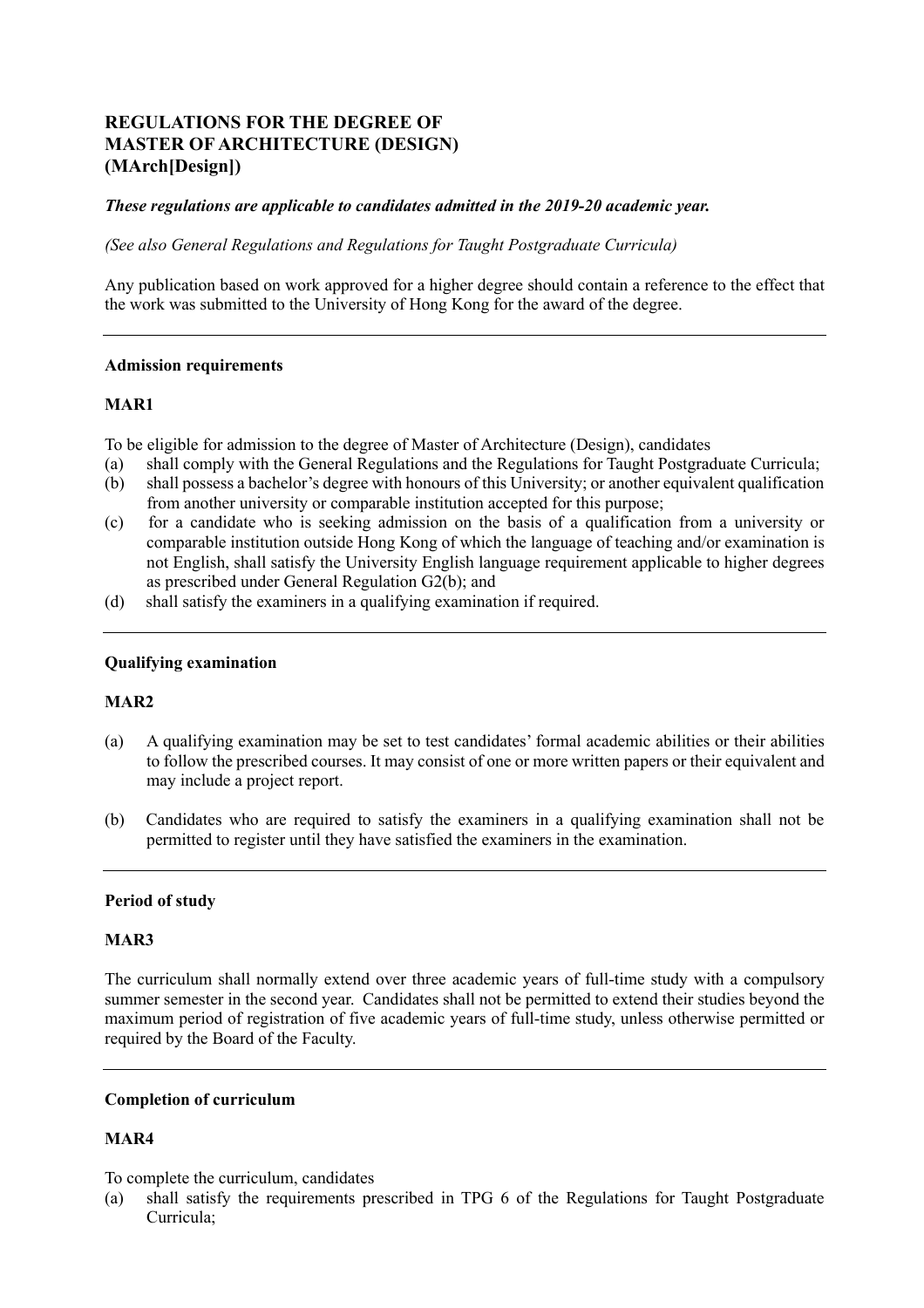- (b) shall enroll for courses of not less than 204 credits (the normal load per semester being 30-36 credits and the normal load of the second year summer semester being 12 credits) in the manner specified in these regulations and the syllabus;
- (c) shall follow instruction in the courses prescribed and complete satisfactorily all coursework set either as assessment tasks or practical work;
- (d) shall satisfy the examiners in all assessment tasks as may be required;
- (e) shall pass all core courses; and
- (f) shall pass nine elective courses with at least one elective course under the History and Theory category and enroll in no more than two elective courses in any of the categories:
	- I: History and Theory
	- II: Urbanisation and Habitation
	- III: Technology and Sustainability
	- IV: Digital Media and Fabrication
	- V: Practice and Management

 Subject to approval by the Head of Department, candidates may take courses offered by other taught postgraduate curricula in the Faculty of Architecture to fulfill the elective course requirements.

### **Assessment**

MAR<sub>5</sub> examinations or tests, written assignments or exercises, continuous assessment of performance, laboratory work, field work, research, practical work or project reports, or any other manner as determined by the Candidates shall be assessed for each of the courses for which they have registered, and assessment may be conducted in any one or any combination of the following manners: written examiners.

# **Grading system**

# **MAR6**

 Individual courses shall be graded according to the following grading system as determined by the Board of Examiners:

'Distinction', 'Pass' or 'Fail'.

### **Failure in assessment**

# **MAR7**

The following clauses apply to candidates of all years:

- (a) Candidates who have received a passing grade in a core design course (i.e. Design 9-14) in any semester:
	- (i) but who fail on the first attempt in not more than one other core course in any semester may be permitted to present themselves for re-assessment in the same course before the commencement of the next academic year. Those who fail in the second attempt shall be permitted to proceed to the subsequent semester of the curriculum and to present themselves for re-assessment in the same course only once more in the following academic year;
	- (ii) but who fail in more than one other core course in any semester on first attempt shall not be permitted to proceed to the subsequent semester and shall be required to repeat all or part of that year's curriculum and to present themselves for re-assessment in the following academic year. If they fail again on second attempt, they may be permitted to present themselves for re-assessment only once more before the commencement of the following academic year.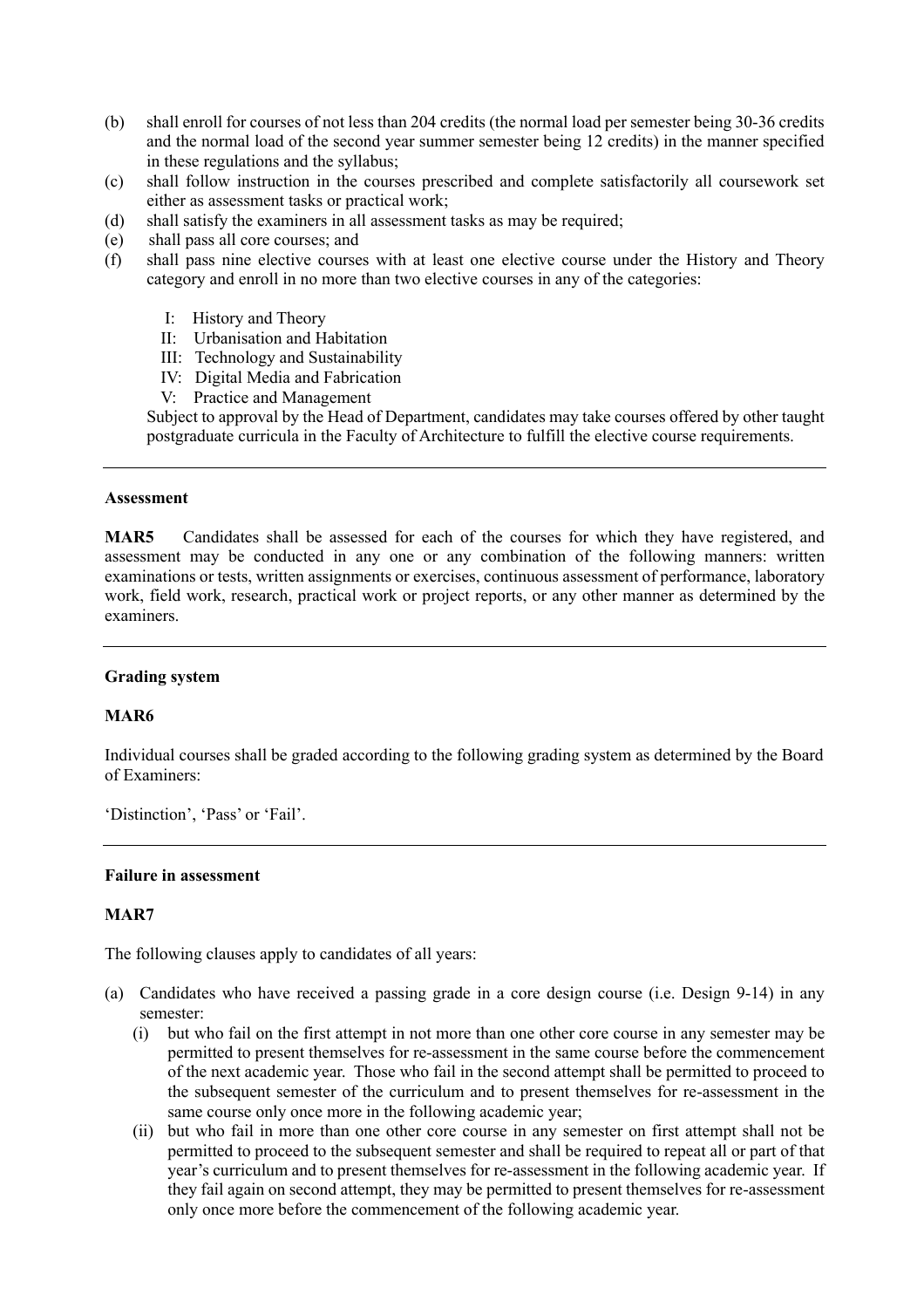- (b) Candidates who have received a failing grade in a core design course (i.e. Design 9-14) in any semester shall not be permitted to continue to the next semester and must be required to repeat the course and not be allowed to take any other courses, exclusive of elective course(s).
- (c) Candidates who have failed one or more elective course(s) in their first attempt may be required to enroll in the same or an alternate elective course(s) in the following year to make up for the failed course(s). Candidates failing in elective course(s) will not normally be offered an opportunity for re-assessment without re-enrollment in the same or an alternate elective.
- (d) Candidates who have failed in any course at the third attempt shall be recommended for discontinuation of studies under the provisions of General Regulation G12.
- (e) Candidates who have exceeded the maximum registration period shall be recommended for discontinuation of studies.

### **Assessment results**

### **MAR8**

 On successful completion of the curriculum, candidates who have shown exceptional merit may be awarded a mark of distinction, and this mark shall be recorded in the candidates' degree diploma.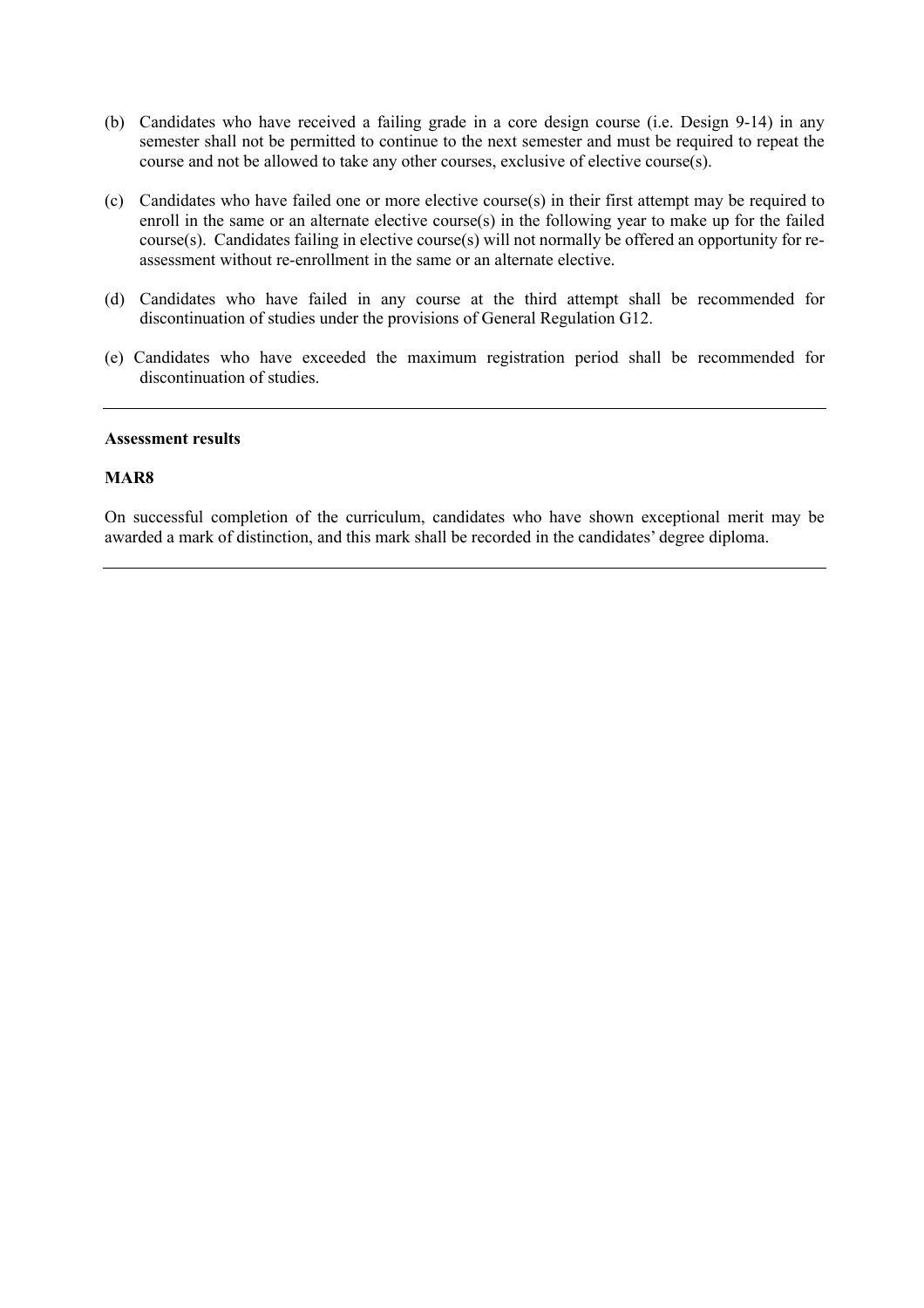# **SYLLABUSES FOR THE DEGREE OF MASTER OF ARCHITECTURE (DESIGN) (MArch[Design])**

 *This syllabus will apply to candidates admitted in the 2019-20 academic year.* 

*(See also General Regulations and Regulations for Taught Postgraduate Curricula)* 

For the purpose of this syllabus, the teaching of each course will be conducted within one semester.

 For the purpose of this syllabus, the teaching of each course will be conducted within one semester. Candidates are required to complete 204 credits, consisting of 18 core courses (150 credits), 9 elective courses (54 credits), with at least 1 elective course under the History and Theory category, and enroll in no more than 2 elective courses in any of the categories; in order to complete the three-year full-time curriculum.

| <b>Study Plan</b> | Semester One                            | Semester Two                                                                               | Summer Semester                       |
|-------------------|-----------------------------------------|--------------------------------------------------------------------------------------------|---------------------------------------|
| Year One          | 3 core courses $+1$ elective<br>course  | $\frac{3}{2}$ core courses + 1 elective<br>course under the History and<br>Theory category | N/A                                   |
| Year Two          | 2 core courses $+2$ elective<br>courses | 4 core courses                                                                             | 1 core course $+1$<br>elective course |
| Year Three        | 3 core courses $+2$ elective<br>course  | 2 core courses $+2$ elective<br>courses                                                    | N/A                                   |

| First Year of Study                                                                                                                                    |                                                |                        |  |  |
|--------------------------------------------------------------------------------------------------------------------------------------------------------|------------------------------------------------|------------------------|--|--|
| <b>ARCH7079</b>                                                                                                                                        | Design 9                                       | $(12 \text{ credits})$ |  |  |
| <b>ARCH7080</b>                                                                                                                                        | Design 10                                      | $(12 \text{ credits})$ |  |  |
| <b>ARCH7173</b>                                                                                                                                        | History of Modern Architecture                 | $(6 \text{ credits})$  |  |  |
| <b>ARCH7330</b>                                                                                                                                        | Principles of Building                         | $(6 \text{ credits})$  |  |  |
| <b>ARCH7331</b>                                                                                                                                        | <b>Introduction to Building Structures</b>     | $(6 \text{ credits})$  |  |  |
| <b>ARCH7465</b>                                                                                                                                        | Digital Media and Methods                      | $(6 \text{ credits})$  |  |  |
| Any one elective course under any category and one elective course under the<br>$(12 \text{ credits})$<br>History and Theory category (6 credits each) |                                                |                        |  |  |
| Total                                                                                                                                                  |                                                | 60 credits             |  |  |
| Second Year of Study                                                                                                                                   |                                                |                        |  |  |
| <b>ARCH7081</b>                                                                                                                                        | Design 11                                      | $(12 \text{ credits})$ |  |  |
| <b>ARCH7082</b>                                                                                                                                        | Design 12                                      | $(12 \text{ credits})$ |  |  |
| <b>ARCH7093</b>                                                                                                                                        | Summer Studio                                  | $(6 \text{ credits})$  |  |  |
| <b>ARCH7074</b>                                                                                                                                        | Architecture and Its Discourses                | $(6 \text{ credits})$  |  |  |
| <b>ARCH7075</b>                                                                                                                                        | Design and Technology of Sustainable Buildings | $(6 \text{ credits})$  |  |  |
| <b>ARCH7076</b>                                                                                                                                        | <b>Advanced Structural Systems</b>             | $(6 \text{ credits})$  |  |  |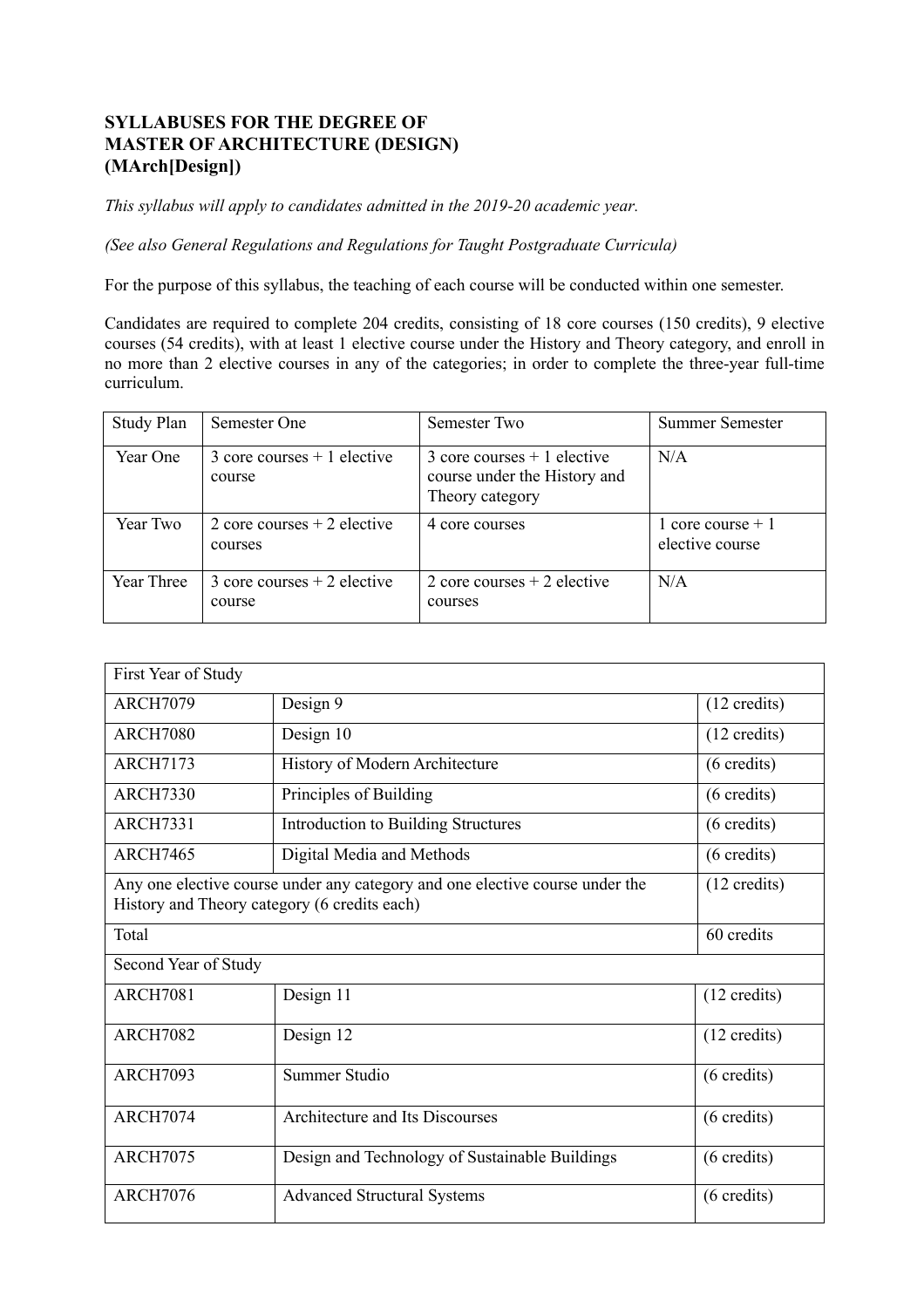| <b>ARCH7077</b>                                                 | Design and Construction Communication | $(6 \text{ credits})$  |  |  |  |
|-----------------------------------------------------------------|---------------------------------------|------------------------|--|--|--|
| Any three elective courses under any category* (6 credits each) | $(18 \text{ credits})$                |                        |  |  |  |
|                                                                 | Total                                 | 72 credits             |  |  |  |
| Third Year of Study                                             |                                       |                        |  |  |  |
| <b>ARCH7073</b>                                                 | Professional Practice I               | $(6 \text{ credits})$  |  |  |  |
| <b>ARCH8073</b>                                                 | Professional Practice II              | $(6 \text{ credits})$  |  |  |  |
| <b>ARCH8074</b>                                                 | Pre-Thesis Seminar                    | $(6 \text{ credits})$  |  |  |  |
| <b>ARCH8083</b>                                                 | Design 13                             | $(12 \text{ credits})$ |  |  |  |
| <b>ARCH8084</b>                                                 | Design 14                             | $(18 \text{ credits})$ |  |  |  |
| Any four elective courses under any category* (6 credits each)  | $(24 \text{ credits})$                |                        |  |  |  |
|                                                                 | Total                                 | 72 credits             |  |  |  |

\*Please refer to Elective Courses section.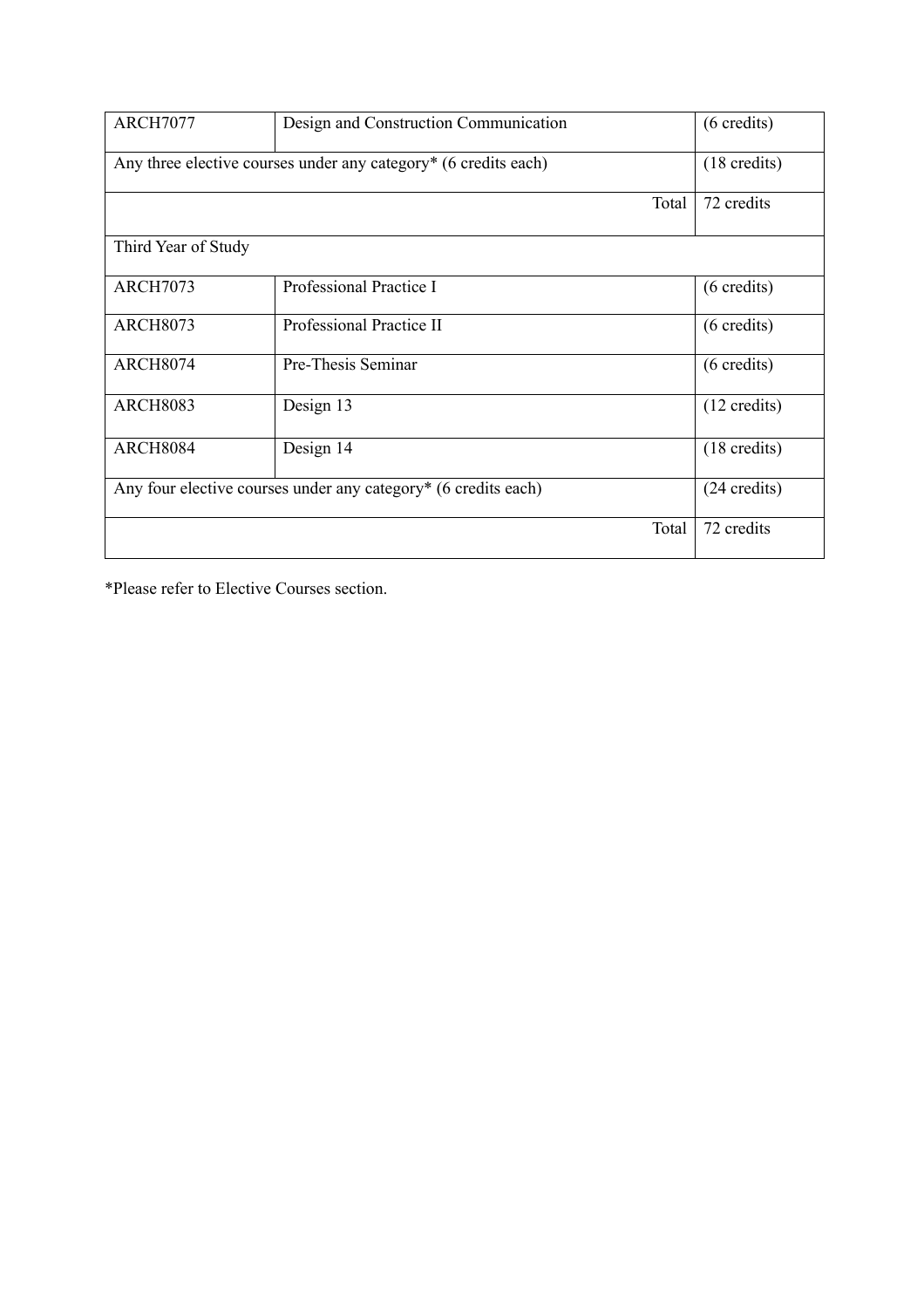### **FIRST YEAR: CORE COURSES**

### **ARCH7079 Design 9 (12 credits)**

 Design 9 forms a comprehensive introduction to the foundation studies of architecture, addressing the core and related issues essential to the training of an architect. The course aims to teach architectural literacy, to develop critical and analytical skills, to enhance visual, spatial and ideological sensibilities with certain emphasis on the presentation of ideas, concepts, and design both in the visual and verbal format. Field trips form an integral part of the course.

Assessment: 100% continuous coursework assessment

# **ARCH7080 Design 10 (12 credits)**

 Design 10 focuses on architecture and its context with an emphasis on program, spatial organization and the use of digital tools to conceptualize and present design ideas. The course aims to develop both an awareness of architecture within an urban context and an ability to develop an architectural language and design process. A study of an existing area will be made paying particular attention to its architectural, social and environmental characteristics. This study, which includes basic site analysis, will form the basis of ensuing design projects, sketch designs and field studies. Field trips form an integral part of the course. Prerequisite: ARCH7079 Design 9

Assessment: 100% continuous coursework assessment

### **ARCH7173 History of Modern Architecture (6 credits)**

 This course examines the history of modern architecture, from the late 19th century to the emergence of post-modernism in the late 1960s. Students will explore modern architecture not as a cohesive or isolated product of any formal school of thought but rather as a complex and contradictory history bound by key Throughout the course students will touch upon three key influences and confluences in the development of modern architecture: the key material changes brought about by technology and industrialization, received ideas of progress stemming from the utopian legacy of the Enlightenment, as well as the exigencies of colonization and its aftermath. This course raises major disciplinary questions, themes, and issues that will reverberate throughout the subsequent history and theory curriculum. Content will focus on the European avant-garde as well as intersecting architectural developments in North America and Asia. formal, theoretical, social, cultural, technological, economic, as well as political moments in time.

Assessment: 100% continuous coursework assessment

# **ARCH7330 Principles of Building (6 credits)**

 This course addresses the elemental aspects of building and the fundamental principles of structure. It will present building structures in masonry, timber, concrete, steel, glass and composite and examine the constructional possibilities and limitations of these materials. Furthermore, it will seek a broad-based understanding of how material and constructional choices are determined by its physical site, program, culture, era and environment. The course presents the historical culture of building technology and how material, structural, construction and detail decisions influence the overall architectural project. It will be further demonstrated how the importance of well-articulated geometries and proper means of measurements in drawing and modeling are an essential and integral part of construction methods and processes. The course material will be presented through a series of lectures specific to a material and through analyses of relevant case studies.

Assessment: 100% continuous coursework assessment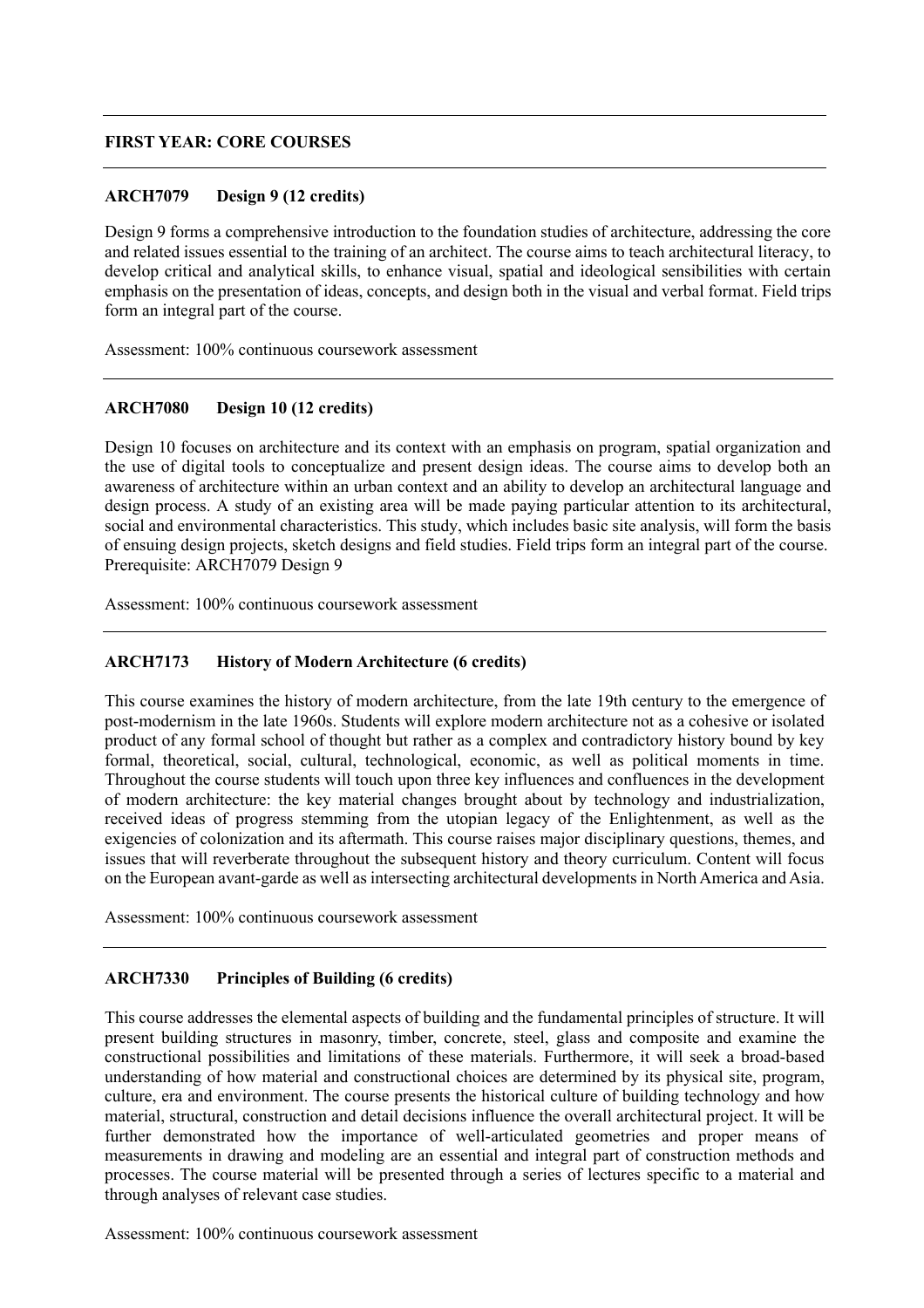# **ARCH7331 Introduction to Building Structures (6 credits)**

 The course aims provide students with an appreciation and understanding of the behavior of both horizontal spanning as well as vertical structures. The relationships between load carrying mechanisms and various structural and architectural forms will be explored and case studies of significant structures of these types will be discussed and analyzed in relation to architectural planning and design processes. Structural aspects of site investigation, foundations and retaining structures will also discussed within the context of relevant case studies.

Assessment: 100% continuous coursework assessment

# **ARCH7465 Digital Media and Methods (6 credits)**

 This course provides a comprehensive introduction for Masters' students to three-dimensional digital media and methods for architects. The focus of the course is on the application of relevant software packages towards design, analysis, fabrication, and documentation, emphasising topics as the controlled modeling of complex form and the rationalization non-planar geometries. The goal of the class is to bring Masters' students with basic skills in the use of software for architects quickly up to speed with essential tools and processes.

Assessment: 100% continuous coursework assessment

# **SECOND YEAR: CORE COURSES**

#### **ARCH7081 & ARCH7082** Design 11 and Design 12 (12 credits each)

 These courses are conducted as design studios that lead students through the process of problem based learning in architecture. Each studio focuses on important aspects of the architectural and urban design fields synthesizing architectural design, building technology, architectural history and theory, and professional practice through design and research exercises. Course assessment is based on the completeness of the design solutions, the clarity and quality of the visual materials and student presentations, the originality and creativity of the project.

Field trips may be required for the course.

Assessment: 100% continuous assessment

# **ARCH7074 Architecture and Its Discourses (6 credits)**

 This course is a critical mapping of the ideas, practices and polemics that shape architecture and discourse today. Through a series of case-studies, students will be introduced to the larger debates, problematics and themes which are critical to understanding modernism and its relationship to the contemporary. Understanding the cultural, territorial, and technical issues embedded within these projects will help students generate a meaningful framework through which contemporary issues in architecture may be assessed. Emphasis will also be placed on understanding challenges to contemporary architectural practices, theories and their origins vis-á-vis the continuation, diversification, and transformation of the modernist tradition over the course of the  $20<sup>th</sup>$  century. Attention will be paid to the historiographic questions of how architects defined the terms of their "present", multidisciplinary approaches and alternative modes of practices, shifts in the role of the architect, as well as the perception and reception of the discipline/profession at large.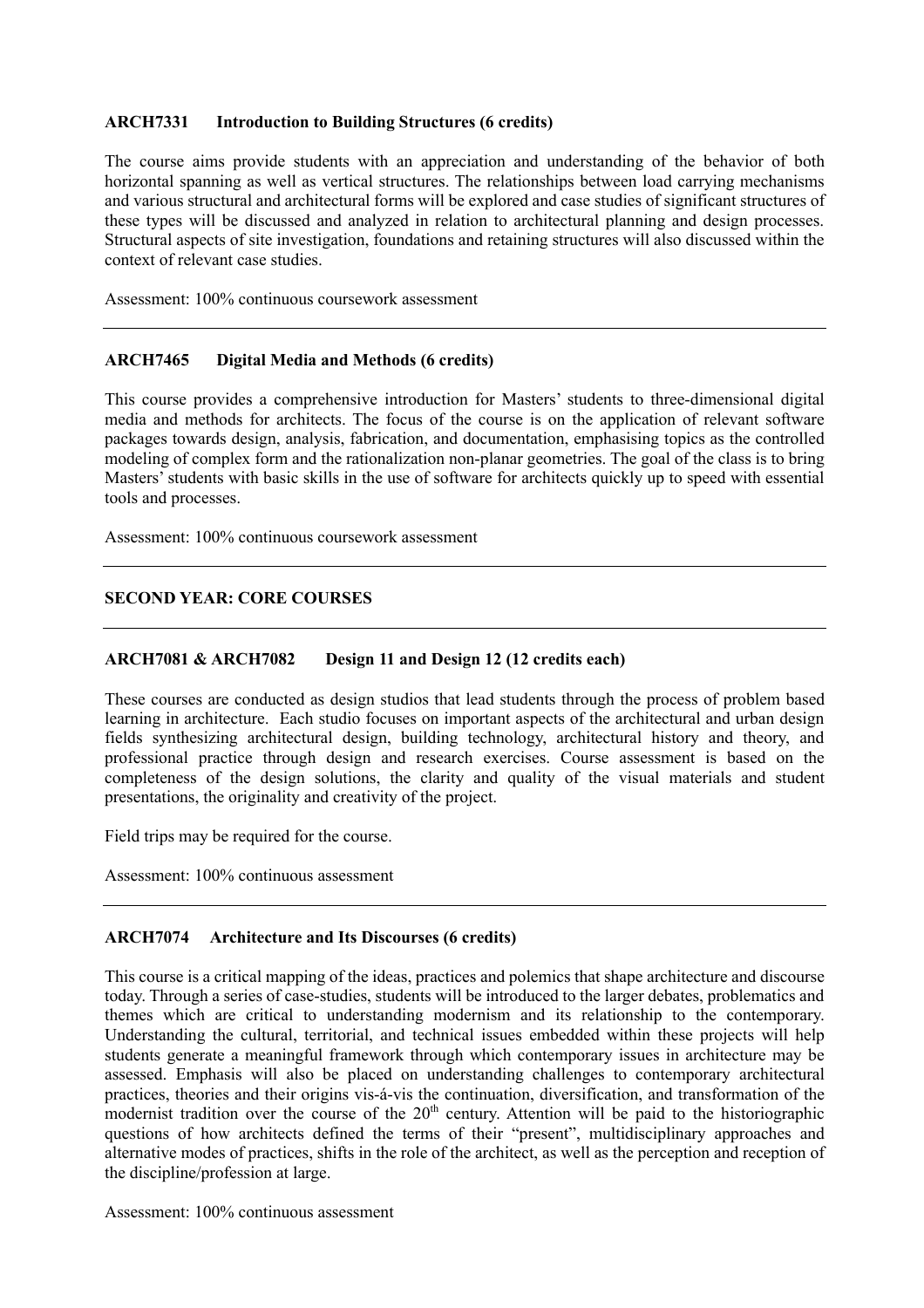# **ARCH7075 Design and Technology of Sustainable Buildings (6 credits)**

 Practical and theoretical principles and methods for the design, assessment and certification of environmentally sustainable buildings will be taught and discussed. Students in the course will seek to develop a critical understanding of sustainability in an architectural context through the reading of seminal texts, case study analysis and design exercises. Contemporary certification methods such as the Hong Kong Building Environmental Assessment Methods, the Green Building Design Label of China, and the US Leadership in Energy & Environmental Design (LEED) methods will be presented to better understand regional and global positions on the practice of building sustainability. The course will also introduce advanced computational technology to integrate environmental performance directly into the design process to investigate possibilities for the future of green buildings.

Assessment: 100% continuous assessment

# **ARCH7076 Advanced Structural Systems (6 credits)**

 This core curriculum course is designed to refine and develop basic experience gained in undergraduate level structures courses. The course presents specific issues and topics in advanced structural systems for architecture. The course will present precedent projects, case studies and strategies for integrating structural principles and analysis into the design process. Course topics may include, but are not limited to the study of established and exploratory structural systems, construction materials, and modes of collaboration between structural engineers and architects.

Assessment: 100% continuous assessment

# **ARCH7077 Design and Construction Communication (6 credits)**

 As the team leader of the multi-disciplinary design team, it is paramount that students are fully aware of the principles of engineering design: Structure, Building services and Sustainability, Technology and Materials, and other fields of building physics and building economics. The course will introduce an integrated approach to the above as practice in the industry and expected from our students. These principles are presented with life examples with emphasis on how to communicate the above through drawings, documentation and verbally.

Assessment: 100% continuous assessment

#### **ARCH7093 Summer Studio (6 credits)**

 This course focuses on architecture and its context with an emphasis on site, program and spatial organization, with specific thematic topics relevant to the current state of the practice of architecture. The course aims to develop the awareness of specific locales in order to develop an architectural language and design process as a response. Particular attention would be given to the social, cultural and environmental characteristics of a specific site. This study, which includes basic contextual analysis, will form the basis of ensuing design projects, sketch designs and field studies. Field trips form an integral part of the course.

Assessment: 100% continuous assessment

# **THIRD YEAR: CORE COURSES**

# **ARCH7073 Professional Practice I (6 credits)**

 The course outlines the Development Process and to elaborate on the HKIA and RIBA Plan of Works. The objectives of each stage and the associated deliverables required are taught. It will cover Statutory Control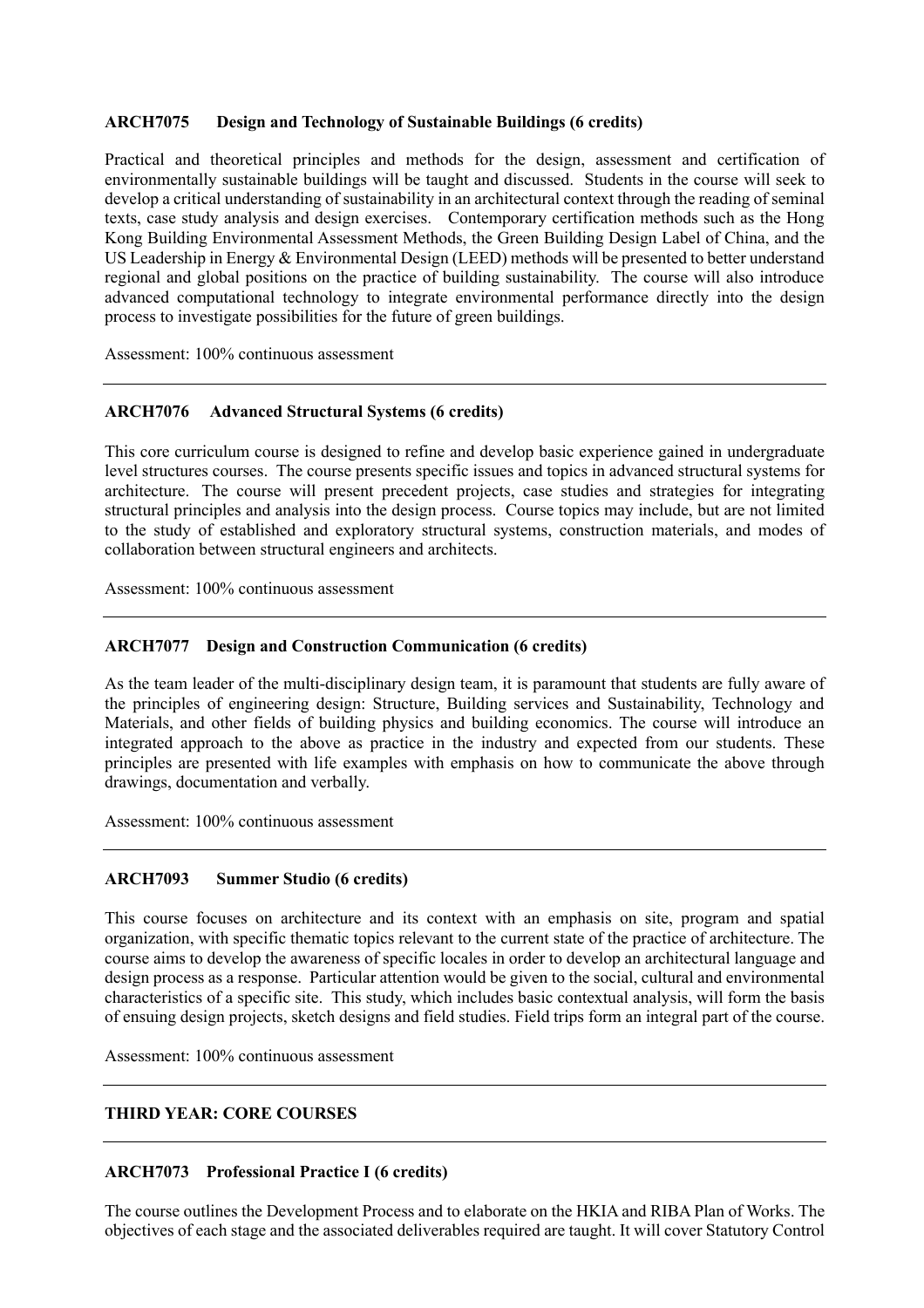of Building Works in Hong Kong in particular, including the evolution of Buildings Ordinance and its application, the duties of an Authorised Person and its professional liability, Building Regulations and Codes of Practice, Practice Notes for Authorised Persons (PNAPs) and the Submission Procedure. The course will introduce other related Ordinance and Codes of Practice such as Town Planning Ordinance, Land issues and Lease control such as land exchange, lease modification, land titles and deeds etc., and other related ordinances.

Assessment: 100% continuous assessment

#### **ARCH8073 Professional Practice II (6 credits)**

 The course outlines the Principles of Law and Contract applicable in industry. Agreements and Forms of Contract for use in Hong Kong, including those with and without quantities and for sub-contractors etc. will be introduced. Types of contract for alteration or addition works where a lump sum price is not suitable will be covered. Students will acquire a general understanding of the various means of resolution of contractual disputes including arbitration, mediation, litigation etc.

 The second part of the course will outline the conditions of engagement of an Architect and Authorised Person in Hong Kong. Codes of Professional Conduct of the HKIA and ARB, and Conduct of Architectural Competitions will be taught. In addition, Types of Practice/Company and Practice Management required to be a sustainable business will be discussed.

Pre-requisite: ARCH7073 Professional Practice I

Assessment: 100% continuous assessment

# **ARCH8074 Pre-Thesis Seminar (6 credits)**

 This course teaches design research methods in architecture with the aim of preparing students to undertake a design thesis. The expected course outcome is the completion of a thesis statement based upon a programmatic and site-based test case for an independent design and research project. The proposal should state a clear position in relation to the discipline of architecture and demonstrate a clear methodological trajectory. Course format includes lectures, discussions, design as well as some individual research and writing.

 Pre-requisite: ARCH7081 Design 11 and ARCH7082 Design 12 Assessment: 100% continuous assessment

#### **ARCH8083 & ARCH8084** Design 13 (12 credits) and Design 14 (18 credits) **(Capstone Experience)**

 ARCH8083 is conducted as a design studio that leads students through the process of problem based learning in architecture. Each studio focuses on important aspects of the architectural and urban design professional practice through design and research exercises. Course assessment is based on the completeness of the design solutions, the clarity and quality of the visual materials and student fields synthesizing architectural design, building technology, architectural history and theory, and presentations, the originality and creativity of the project.

 Pre-requisite: ARCH7081 Design 11 and ARCH7082 Design 12 Field trips may be required for the course

Assessment: 100% continuous assessment

 ARCH8084 concludes the architectural curriculum by means of a thesis studio design project. Candidates are required to conduct a self-directed design project under the supervision of a faculty member and to use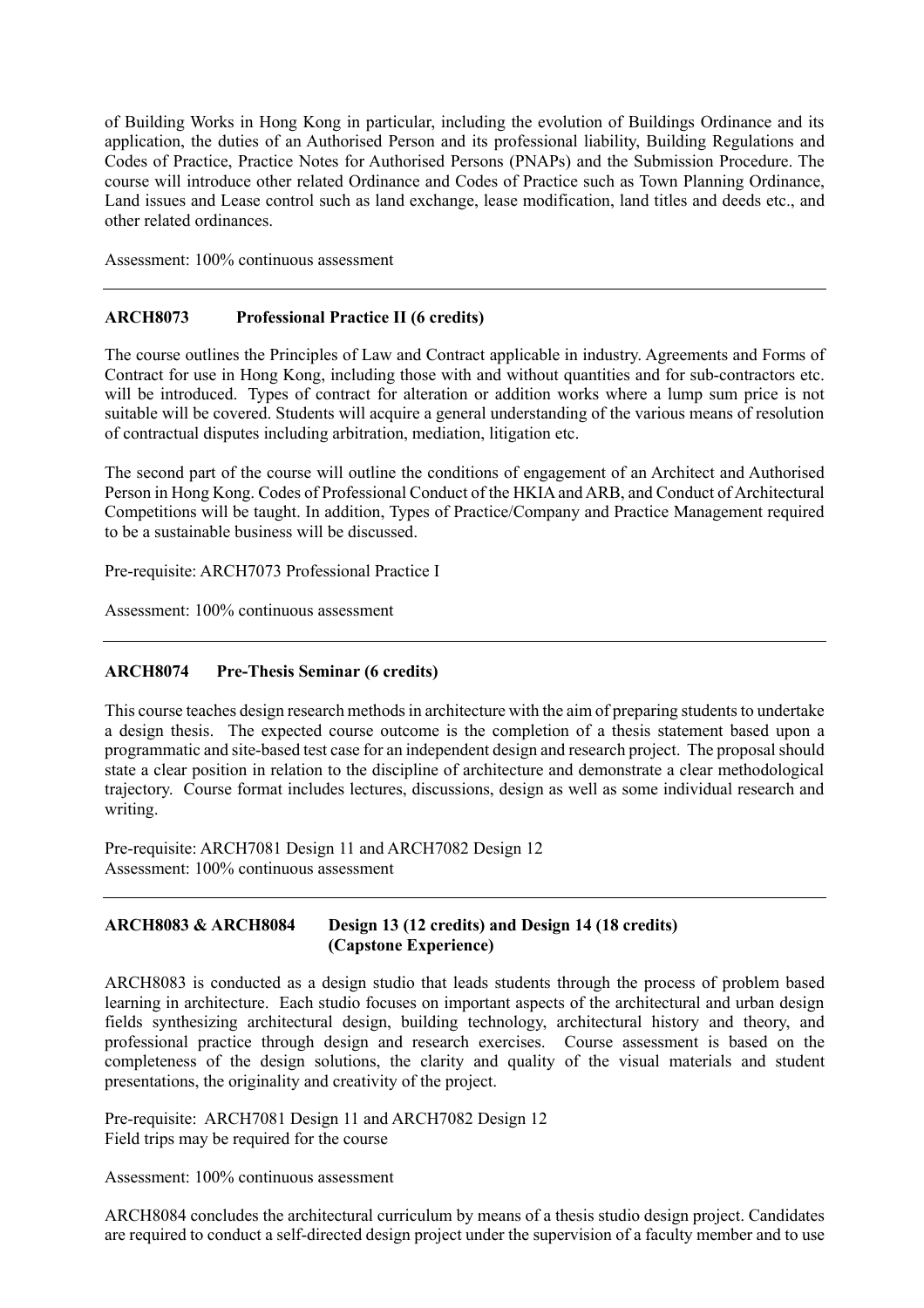the studio facilities and resources of the Department to their utmost extent. In addition to demonstrating satisfactory ability in the technical aspects of architectural practice, the thesis should produce innovative work to extend and enrich knowledge in the broader discipline of architecture.

 Pre-requisite: ARCH8083 Design 13 and ARCH8074 Pre-Thesis Seminar Field trips may be required for the course

Assessment: 100% continuous assessment

# **ELECTIVE COURSES**

 There are five categories of elective courses offered by the MArch(Design) as well as other taught postgraduate curricula in the Faculty of Architecture available for selection by candidates. These courses may be taken in the first, second, third year and summer semesters in the first and the second year:

- I: History and Theory
- II: Urbanisation and Habitation
- III: Technology and Sustainability
- IV: Digital Media and Fabrication
- V: Practice and Management
- 1. Candidates shall be guided in selecting these courses. It should be noted that not all courses listed in the syllabus would be offered every year and that new course(s) may be introduced.
- 2. Students shall enroll in no more than two elective courses in any of the categories; with at least one elective course from the category of History and Theory; unless otherwise permitted by the Head of Department.
- 3. Below is a list of required courses for students who have not previously taken equivalent courses. Students who have completed equivalent courses, and can provide supporting evidence (i.e. transcript and/or portfolio) are eligible to apply for exemption. The final approval for course waiver is subject to the endorsement by the Head of Department and/or the Programme Director.
	- a. ARCH3058 Architectural History and Theory 2 Global Perspectives I
	- b. ARCH4602 Building Technology 4 Building Construction and Practice
	- c. ARCH7569 Materials, Services and Structure A Comprehensive Study
	- d. ARCH7573 Architecture as Construction in Hong Kong
	- e. One of the following courses under the Urbanization and Habitation category: ARCH7260 Housing in Urban Development, ARCH7264 Contemporary Urbanism or ARCH7269 Architecture and the City.
- 4. The assessment of the course may take the form of a written, practical or oral test, or by continuous assessment or by any combination of these. If a candidate is required to repeat a course because of failure but that particular course is not offered in the following year, his choice of an alternative course must have the approval of the Head of Department and the relevant course teachers.
- 5. Choice of other courses offered by other taught postgraduate curricula in the Faculty of Architecture, with a maximum limit of 3 courses, is subject to prior approval by the Head of Department in consultation with the respective Programme Directors. Priority will be given to students from the respective curricula. Please check the courses offered by these curricula at the time of enrolment and refer to the respective syllabus for their course descriptions.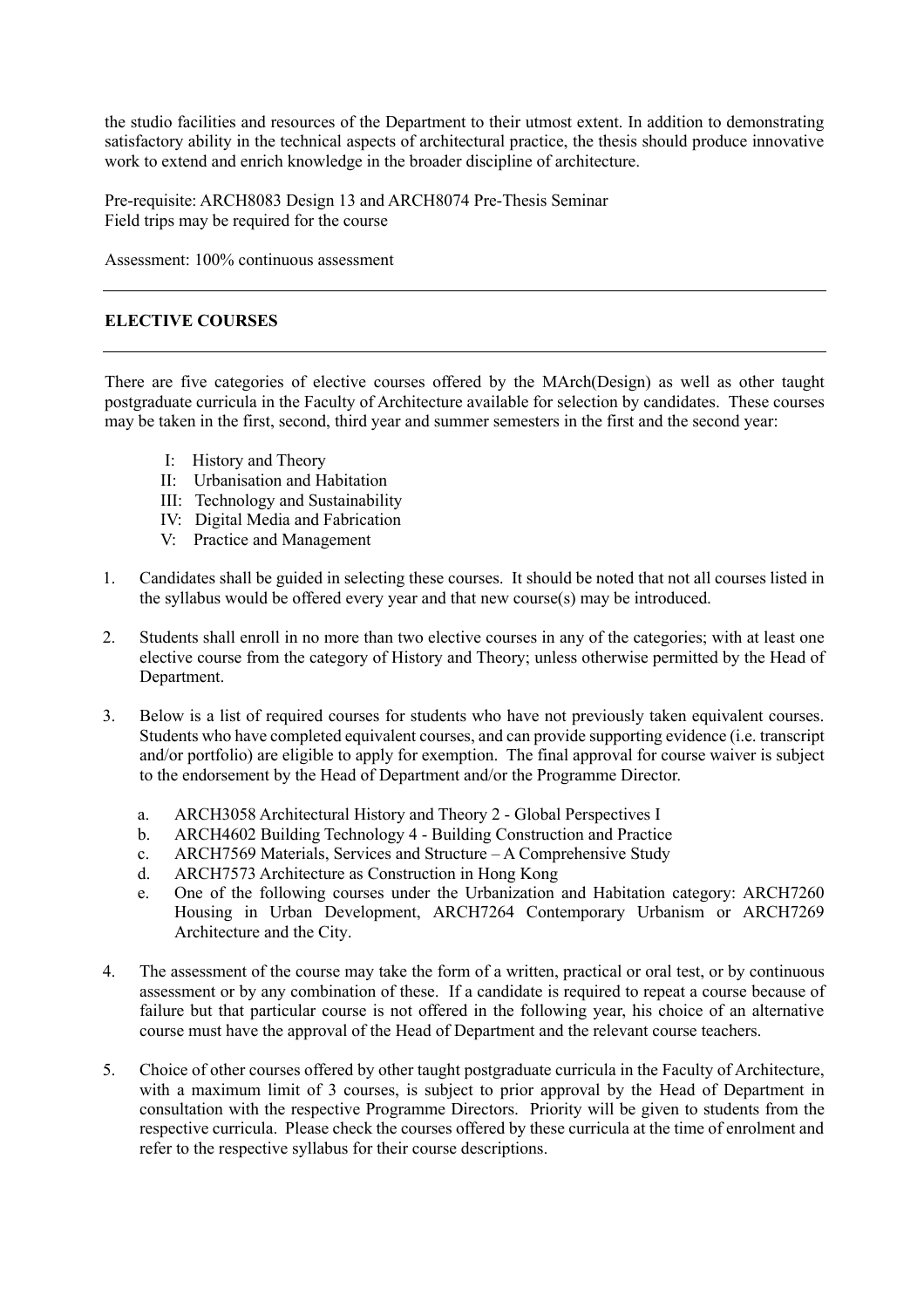# **CATEGORY I: HISTORY AND THEORY**

# **ARCH3058 Architectural History and Theory 2 – Global Perspective I (6 credits)**

 The purpose of this course is two-fold: to introduce students to the development of major architectural ideas and a selected group of significant architectural monuments in Europe, from ancient times to the nineteenth century, and the unique aesthetic, cultural, and historical issues that frame them; and to present the main issues in the study of architecture and the various methods used to analyze and interpret buildings in various spatial and temporal contexts. Lectures and course content will emphasize key themes of cultural, economic, and political interconnectivity and their impact upon architectural production, not only within Europe, but around the world.

Assessment: 100% continuous assessment

#### Buddhism, Architecture and Buddhist Architecture (6 credits)

 This course explores the philosophies of Buddhism as applicable to Architecture and various forms of Buddhist Architecture. Students will learn the overview of Buddhist Architecture including the historical origin, meaning and cultural background of different building typologies of Buddhism in various regions including India, Sri Lanka, Han China, Japan and Tibet etc. This is also an introduction to the understanding of Oriental culture where Buddhism is an important basis. The course will cover the basic forms and symbolic meaning of Buddhist Architecture in the Theravada, Mahayana, Vajrayana and Zen schools of Buddhism with reference to the architectural examples in the appropriate regions. The architecture of Buddhism will cover monasteries, rock-hewn caves, stupas, temples as well as the Asoka pillar. The course will explore some important architectural icons such as the four holiest sites in India, Samye monastery in Tibet, Ryoanji Temple, Horyuji and Kenninji Temples in Japan, Famen Temple in China, Borobudur in Indonesia, Cave temples of Dambulla in Sri Lanka etc. Also, the influence of Buddhist philosophy on Modern Architecture will also be explained.

Assessment: 100% continuous assessment

# **ARCH7160 The Modern Movement and Beyond (6 credits)**

 The course is concerned with theoretical aspects of design activities in architecture. It attempts to trace the evolution of spatial concepts significant to the modern movement and beyond. The course consists of two parts: analytical and synthetic. The analytical part is to develop the students' skill for deeper understanding of the complexity of the built form. The synthetic part attempts to follow the vicissitudes of architectural design through the examination of the works of significant architects.

Assessment: 100% continuous assessment

# **ARCH7161 Vernacular Architecture of Asia (6 credits)**

 Vernacular built-form is the most obvious and direct means of expression of a people and their culture. Through the examination of different indigenous building types in different parts of Asia, viz. China, Japan, Indonesia, Malaysia and Thailand, students are able to develop a broader sense of understanding of the relationship between architecture, climate and culture.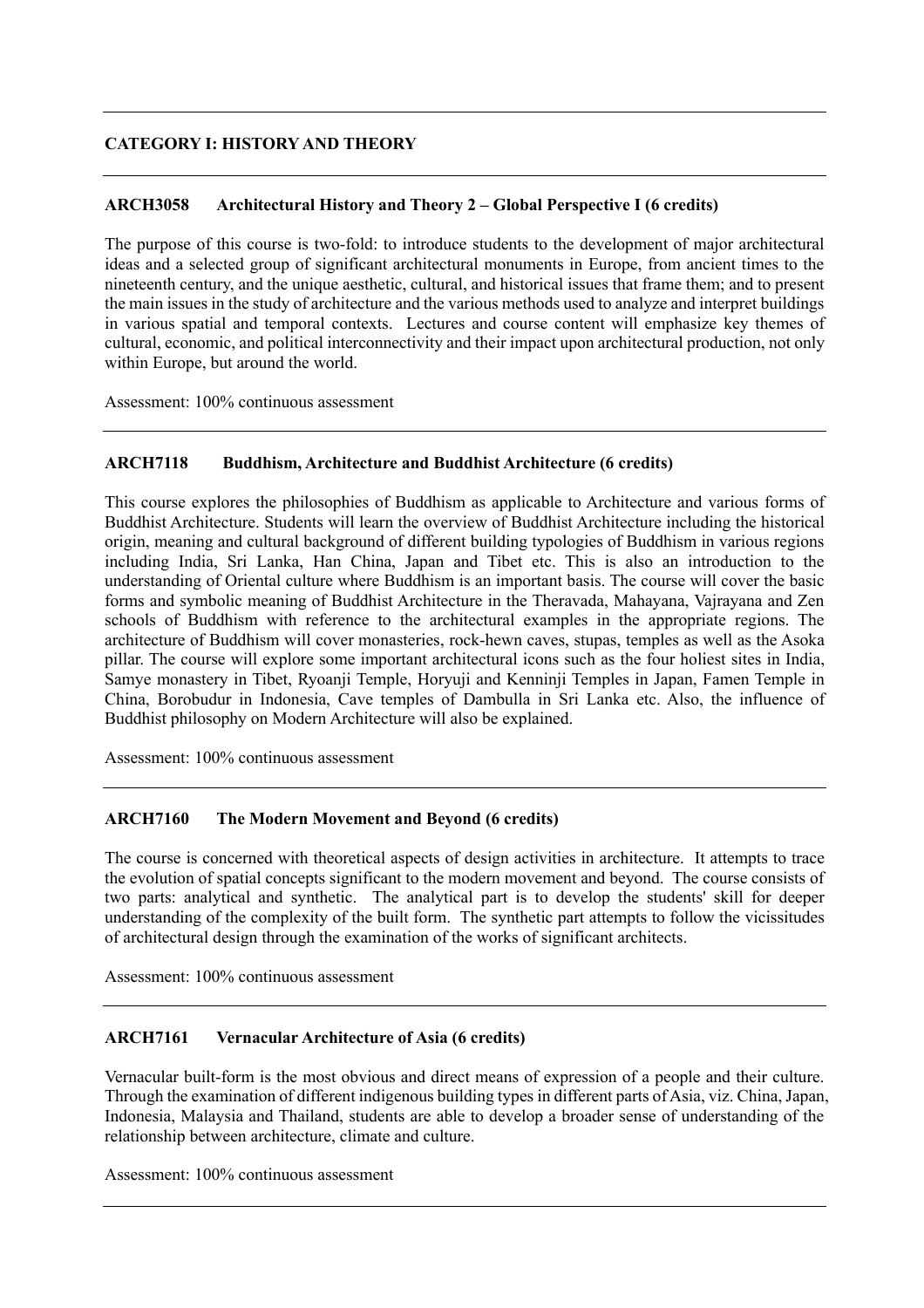# **ARCH7162 Architecture and Memory (6 credits)**

 This elective course takes a closer look at the art of motion pictures. Through various theoretical lenses, films are used to create new grounds for architectural discussions while enhancing our understanding of existing ones. Therefore, we will explore the productive interplay between cinematic productions and architectural discourses. The aim is to focus attention on works of quality in order to discuss the evolution of motion pictures in the architectural realm.

 Driven by a broad range of films, this elective course will focus on particular architectural terms such as mapping, observation, narrative and memory. These terms are known in architectural studies, but rarely discussed through the lenses of various filmmakers, seen not in a static but a procedural mode of engagement. In order to examine these theoretical frames, we will promote the discipline of film making as a potential field of architectural engagement, thus giving students a relevant film repertoire in the course of their architectural studies.

Assessment: 100% continuous assessment

# **ARCH7163 Architectural Histories (6 credits)**

 This reading seminar offers an introduction to the historiography of architectural history and its predominant methodologies. Over the course of the semester, and proceeding in a roughly chronological manner, we will examine some of the key texts in architectural history, their authors, and their respective foci upon fundamental questions of structure, style, materials, and the historical origins of architecture itself.

itself.<br>The course's main objective is to teach students how to think critically about how different histories of architecture have been constructed over time in a variety of particular political, social, as well as cultural contexts. Through these texts, students will also learn about the architects, buildings, and ideas that comprise them. More generally, this course provides students with a variety of theoretical and analytical tools necessary to develop a critical and comparative perspective with respect to the reading and writing of architectural history and theory today.

Assessment: 100% continuous assessment

# **ARCH7164 ReBuilding Utopia: Visions of Architecture in the Post-War World (6 credits)**

 This course examines the occurrences of the utopian tendency within the production of architecture in the aftermath of World War II – an event of global magnitude that triggered a series of political, social, economic and cultural consequences in its wake. The bipolar struggle that characterized most of the latter half of the 20<sup>th</sup> century implicated architecture in many ways and at many levels. Amidst postwar reconstruction in Europe and Japan, the continuation of war via the Cold War, widespread decolonization and the territorial divisions of the globe into First, Second and Third Worlds, the rise of America as the dominant superpower, and the internationalization of American popular culture, visions of the future were conceived. Within these post-war contexts and post-colonial realities, the promise of utopia was not simply proclaimed by the avant-gardes. Under the rubric of democracy and modernization, the United Nations, governments of nations, non-governmental organizations, academic institutions and multi-disciplinary groups, took on the task of vision building. At the same time, there emerged those who conceived of counter-utopias and dystopias as responses to the experiences of global homogenization and upheavals occurring at local and regional levels. How was architecture instrumental in forwarding the objectives of the visionaries? How did technologies, methodologies and mindsets find their way into architecture and their corresponding discourses? In what ways did the multiple trajectories of utopia and utopian building inform the history of the discipline as it is understood today? Class discussions are based on assigned readings and individual presentations. Readings are primarily architectural texts but also include definitive texts from other disciplines including cultural studies, geography, sociology, and philosophy that are important in framing pertinent issues or events.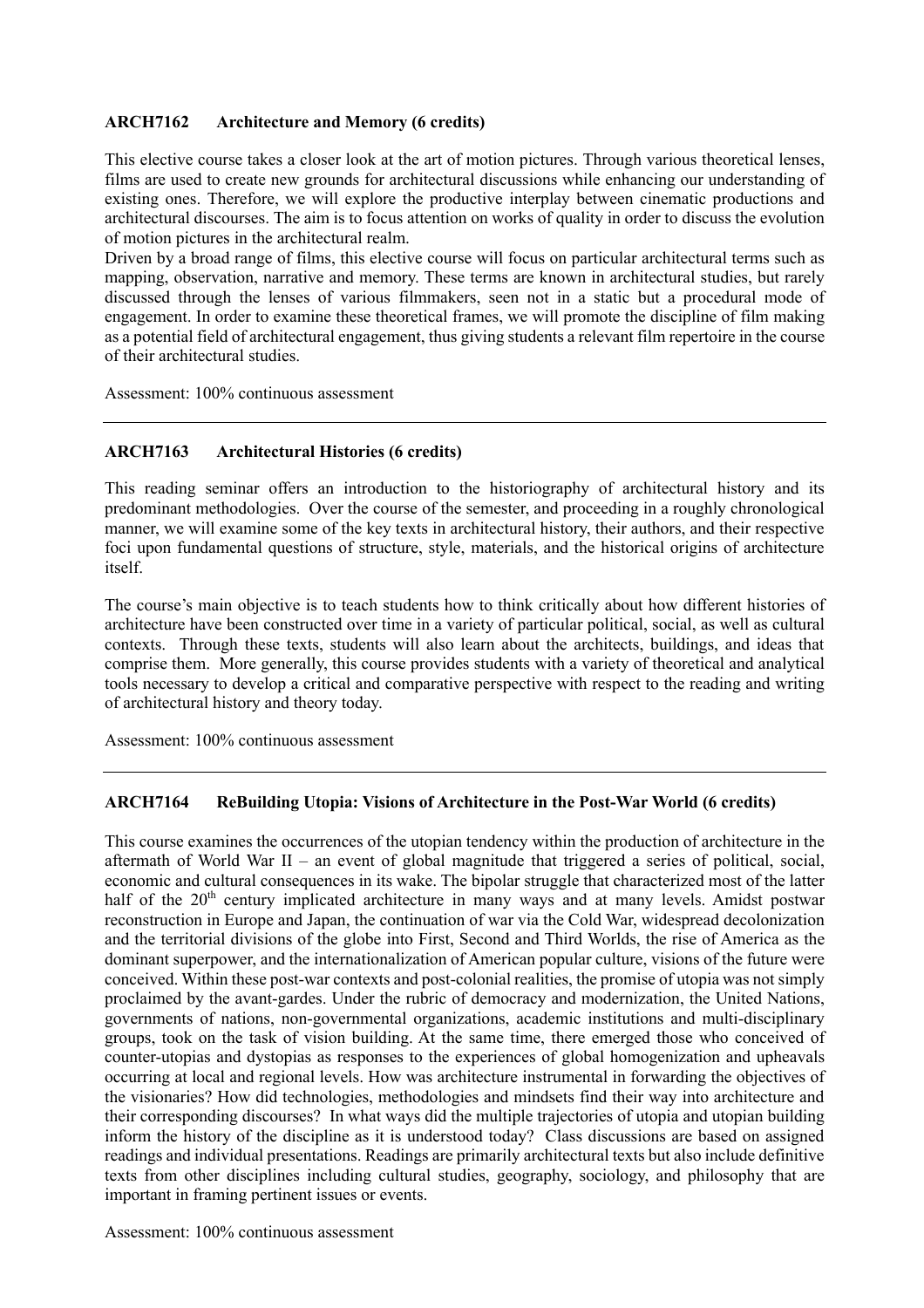# **ARCH7165 Modern Architecture and the Visual Realm (6 credits)**

 The objective of this seminar is to investigate the relationship of modern architectural work and the visual realm. The development of architectural theory, publication and/or detailing which simultaneously accept and deny the perception on modern architecture as a retinal art form will be the subject of discussion and investigation. In-depth analysis conducted on selected modern buildings form the basis of argument for students to develop their own critical thinking towards architectural theory and building appreciations.

Assessment: 100% continuous assessment

# **ARCH7166 Research Seminar in Visual Cultures (6 credits)**

 This course is a visual research seminar with a serious interest in self-directed investigation into urgent spatial, social, cultural, political and economic issues in the world of visual culture today. The aim of this seminar course is to provide a theoretical knowledge, independent visual research issues of cultural difference, performativity, visual display, aurality, encounters with audiences and the production of subjectivities. The seminar with collaborate art institution develop activism towards issues of visual cultures, emphasis will be put on visual research and its production.

Assessment: 100% continuous assessment

# **ARCH7167 Topics in Modernism (6 credits)**

 This seminar investigates the multitude of theories and practices made manifest in architectural and urban form over the course of the late  $19<sup>th</sup>$  and  $20<sup>th</sup>$  centuries. Building upon the fundamental question of what constitutes modernity, modernization, and modernism, we will situate architecture, urbanism, and the architect within a series of broader epistemologies and theoretical concepts, including the diaspora, cross- cultural interaction, globalization, memory, nationalism, Orientalism, the nature of dissent, regionalism, technology, and the problem of translation. Through intensive reading, in-class discussion, and students' individual research projects, the course will also provide a forum for students to discuss these issues with each other and explore new lines of critical inquiry as they pertain to the nature of design research.

Assessment: 100% continuous assessment

#### **ARCH7175** Architectural Studies Field Workshop (6 credits)

This course is an intensive workshop involving in depth field research in the topic of architectural studies.

Assessment: 100% continuous assessment

#### **ARCH7177 Critical Readings in Modernism (6 credits)**

 The course takes Walter Benjamin's The Arcades Project as a model for reading urban experience. Through an assemblage of fragmentary notes — from philosophy, journalism, publicity and poetry — Benjamin left behind a record of 19th century Paris and a template for the material history of cities. Students will look closely at The Arcades Project (including sources such as Baudelaire, Bergson, Proust, Corbusier and Giedion), while at the same time compiling a collective reading of contemporary Hong Kong.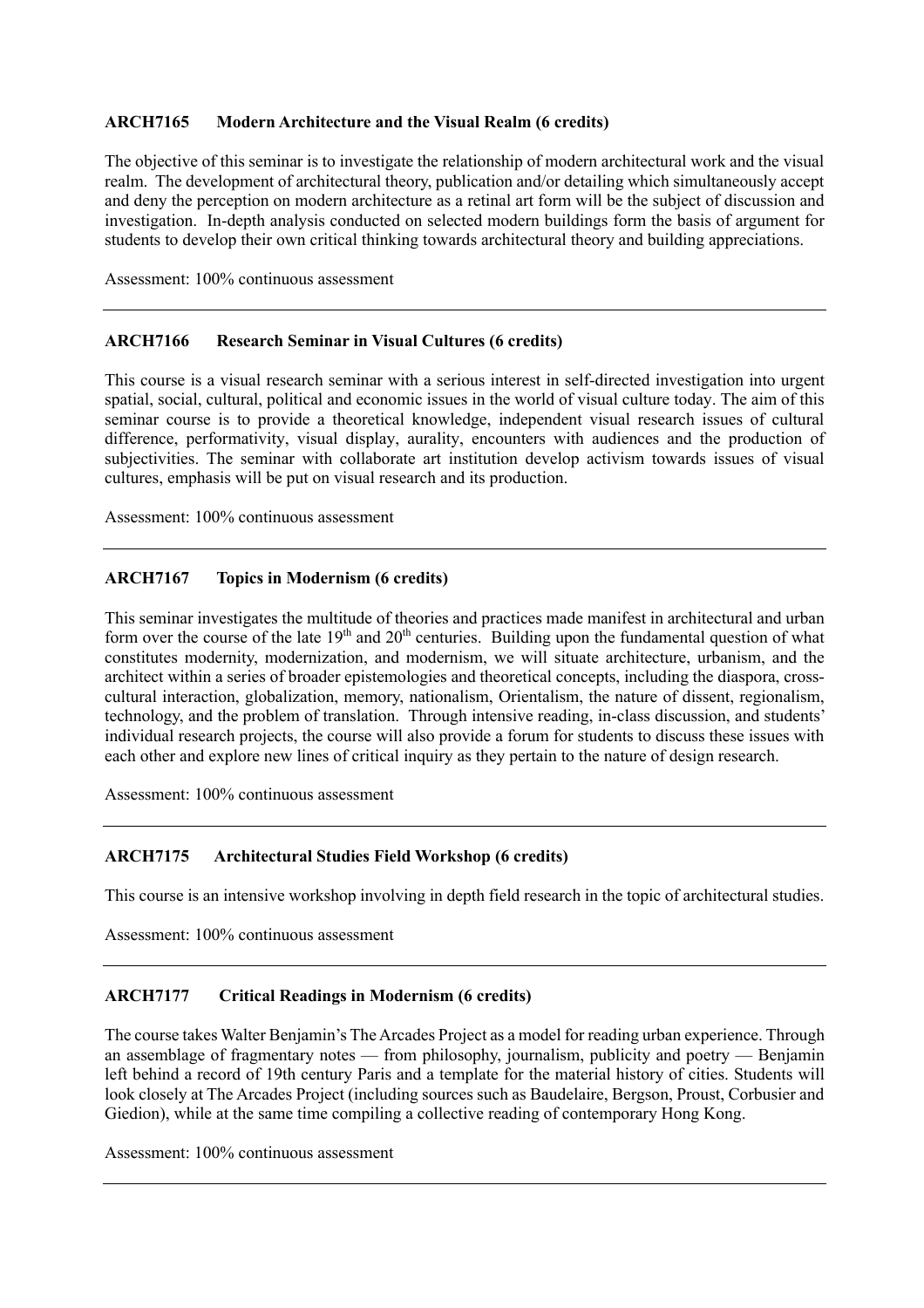#### **ARCH7179** Architects and Politics: Exhibiting Politics (6 credits)

 This course will examine architectural exhibitions as an important tool for architects practicing politics, where architecture and politics are considered to be two separated worlds. The research seminar will introduce the internationally recognized exhibition platform from Biennales, World Expo, and other large site-specific cultural events enable to produce for those interested in understanding architecture beside building alone.

Assessment: 100 % continuous assessment

# **ARCH7180 Topics in Architectural History and Theory (6 credits)**

 This course gives students the opportunity to further explore specific issues and topics in architectural history and theory. Topics change from year to year based on course contents.

Assessment: 100% continuous assessment

# **ARCH7183 Topics in Architectural History, Theory and Criticism (6 credits)**

 This course gives students the opportunity to further explore specific issues and topics in architectural history and theory. Topics change from year to year based on course contents.

Assessment: 100% continuous assessment

#### Beyond the Border: Early Modernist Chinese Architects in the South (6 credits)

 The contemporary city of Hong Kong has been built over the last century by both Architects and Non- architects. As there are criticism on the architectural scene of Hong Kong as monolithic and repetitive, the saying always goes like "there are fantastic urban scenes but no architecture". However, when we begin to look deeper in the cultural roots of modernist architectural development in cities and regions of Southern China [including Shanghai, Hong Kong, Taiwan], there was an early generation of modernist architects educated abroad exploring an independent architecture that spoke for ourselves in context. These attempts were made in respond to our particular cultural preferences, climatic conditions and local materials. By examining these modernist architects who took different perspectives in their interpretation of modernism [e.g. C.K. Chang, Luke Him Sau, Eric Cumine, Wang Da-hong, etc], we can understand how their architecture converges towards a common vision of 'Chinese Modernism'.

Assessment: 100% continuous assessment

#### **ARCH7269** Architecture and the City (6 credits) **\*cross-listed under Category II: Urbanisation and Habitation**

 This contemporary urbanism seminar will investigate urban spatial production processes through selected case studies of 'culture-led urban developments' in the cities of Hong Kong and Singapore. Weekly sessions will thematically introduce the issues of urbanism, from land ownership, public-private partnerships, governance structures, gentrification, etc. that have direct impact on architecture and the built environment in the city. Guest experts from Hong Kong and the region will also give input lectures on selected themes throughout the semester. Students, working in teams, will analyze the case studies using the tools learned in these sessions. Each team will produce a clearly narrated compendium of analytic drawings and diagrams that assesses each of the case studies, which together highlight the comparative analysis built into the duo-city multiple case study.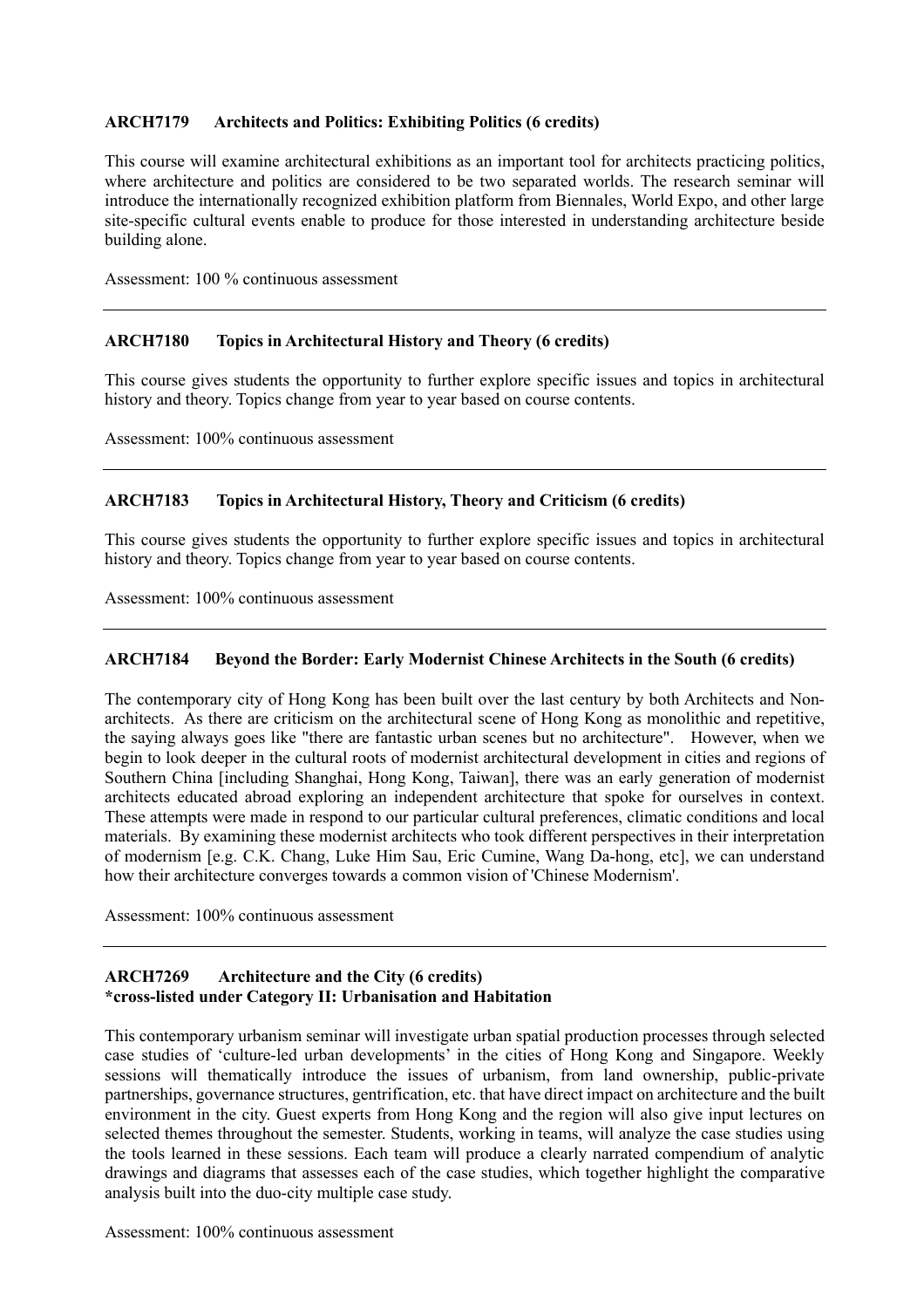# **ARCH7380 Republic of Excess: Korea and Contradiction (6 credits)**

 There is an on-going proliferation of diverse architectural works taking place in Korea that is distinct from the rest of Asia in terms of evolutionary logic and physiognomy. However, at large, we lack a system of understanding this process of evolution in Korea. This course will examine the origin of the current cultural production in Korea and its relation to the field of architecture, city and history. The philosophical concept of Simulacra: Copies without originals will be the overarching principle behind our attempt to identify and analyze the significance of new and old architecture in Korea. The findings from the course will be shared to engage in further dialogue with Korean counterparts and beyond.

Assessment: 100% continuous assessment

### **ARCH7401 Real Utopias (6 credits) \*cross-listed under Category II: Urbanisation and Habitation**

 In Architecture, urbanism and all disciplines of design, ideas are mainly written, analysed, described and publicised through drawings. Such was the case with the drawings of, Hilberseimer (sectional), as well as Superstudio (3-dimentional speculative collage) and many others... Drawings are processes of understating, informing, speculating and projecting. They are a precise code to what they describe and what they propose. The city has been described through both very speculative (fictional) as well as very definitive (real) drawings throughout centuries. Oswald Matthais Ungers used the capacity of speculative drawings as a unique type of description and projection of the realities of the city and not the city Utopia. This seminar will explore, investigate and cross-examine the modern history of representation of the city and its infrastructures through their projective potentials leading to better realities influencing the social/ political, the cultural and the economic structures of our societies.

Assessment: 100% continuous assessment

#### Japan, Architecture, Myth: Unmasking Its Form and Content (6 credits)

 Architecture is a part of society: no more, no less. This course will examine how architecture functions as a form of cultural production within society using Japan as a case study. In the process, we will uncover how various cultural components such as history, literature, and architecture work closely together to form a self-conscious construct that facilitates and maintains an idealized collective identity.

Assessment: 100% continuous assessment

# **CATEGORY II: URBANISATION AND HABITATION**

# **ARCH7260 Housing in Urban Development (6 credits)**

 The course investigates the production of housing within the social, political and spatial conditions in urban development. Topics include social and economic determinants of housing location, standards and quality of design; impact on urban development; analysis of housing production including site and infrastructure, provisions; constraints and innovations in the housing industry; and case studies by field trip.

Assessment: 100% continuous assessment

# **ARCH7264 Contemporary Urbanism (6 credits)**

 This course integrates urban analysis research and architectural design methodologies to examine relationships between architecture and urbanism through the development of a working understanding of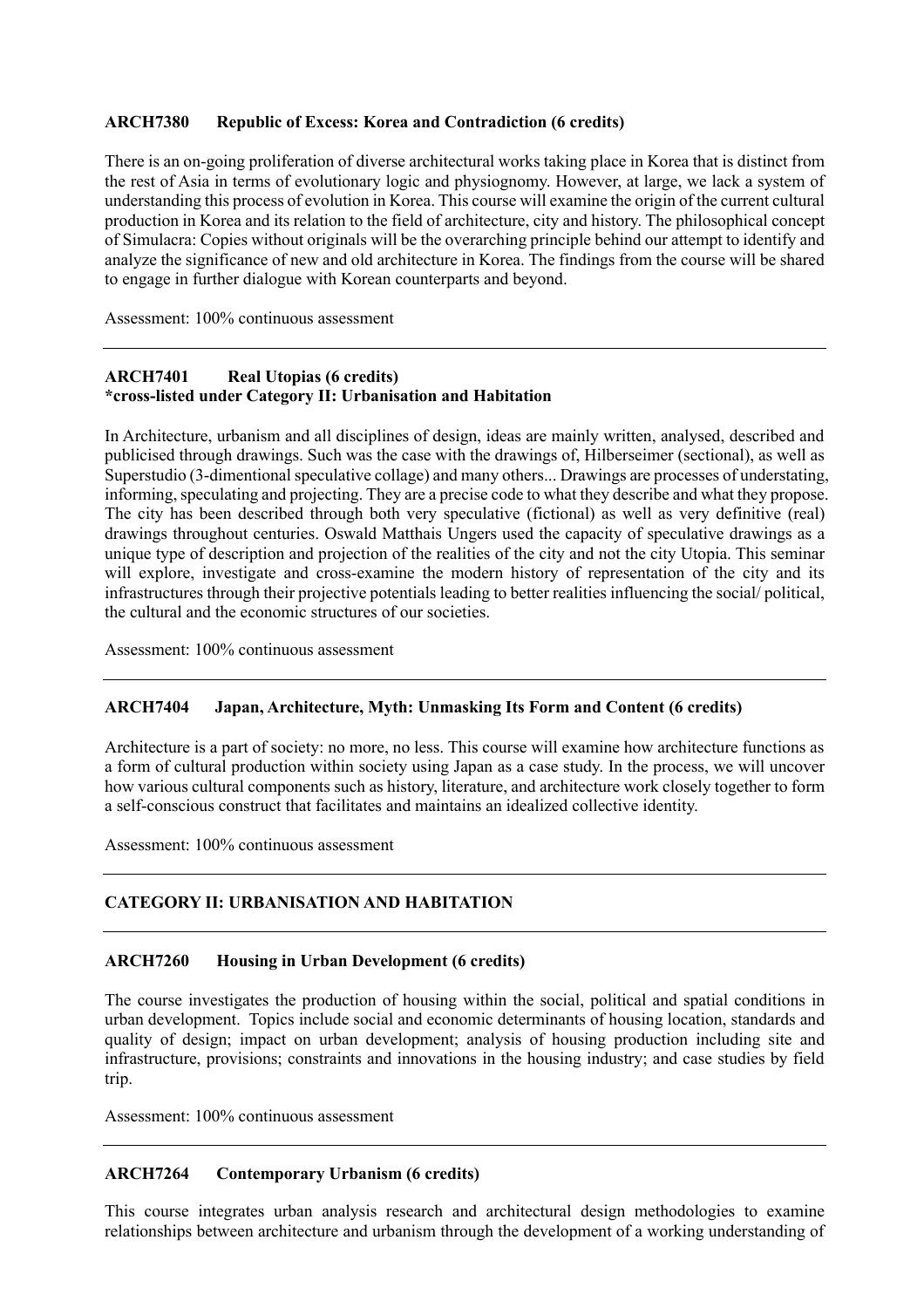urban and architectural form in the context of the Contemporary City. The course examines the contemporary urban condition through readings of critical theories, analysis of developmental models, as well as empirical investigation of urban sites. In conjunction with physical, historical, social and economic research, alternative design strategies are explored to challenge existing presumptions and models of the contemporary urbanism.

Assessment: 100% continuous assessment

# **ARCH7265 Inter Cities (6 credits)**

 Inter Cities will explore transitional areas that are about to undergo significant urban transformation either in terms of massive growth or shrinkage. Usually occupying peripheral territories on the edge of cities these areas display unique characteristics – they are anomalies, estranged and contradictory to normative planning methods. Their condition is patchy and often incoherent mixing landscapes, industrial wastelands, and pockets of residential enclaves. Their governance and control is often contested involving overlapping political and individual desires. As they are emergent they display conditions of urbanism that are un- tested and somehow prototypical providing clues to how the future of our cities may evolve. To this extent Inter Cities are at the forefront of contemporary urbanism. The course will examine the conflicting forces that shape these unique urban landscapes including economy, politics, globalisation, industry, environmental conditions and shifting cultural values. Classes will discuss theoretical texts, examine case study examples, debate key issues and introduce methodological research tools.

Assessment: 100% continuous assessment

# **ARCH7266 Globalization and Resistance in Architecture (6 credits)**

 This course aims to examine how the condition of globalization reveals itself in architecture and the urban environment. With an improved understanding of the various forces at play, students are encouraged to think of ways to support a citizenry participation and critique in the making of our buildings and cities in scientific spirit and a consumer culture. Today, we are perhaps operating universally under the effects of globalization, aided in no small part by the advent of the information age as well as a more liberal flow of capital and labor. This course will seek architecture as a barometer that measures these effects – appraising specifically the qualities and identities of buildings and districts built or transformed as a result of and resistant practices and forms at play. the era of globalization. Paul Ricoeur described a condition of "universal civilization" that encapsulates a globalization. Through ten specific readings and building types, the course will examine the co-operative

Assessment: 100% continuous assessment

#### **Urbanism Field Workshop (6 credits)**

This course is an intensive workshop involving in depth field research in the topic of urbanism.

Assessment: 100% continuous assessment

#### **ARCH7269** Architecture and the City (6 credits) **\*cross-listed under Category 1: History and Theory**

 This contemporary urbanism seminar will investigate urban spatial production processes through selected case studies of 'culture-led urban developments' in the cities of Hong Kong and Singapore. Weekly sessions will thematically introduce the issues of urbanism, from land ownership, public-private partnerships, governance structures, gentrification, etc. that have direct impact on architecture and the built environment in the city. Guest experts from Hong Kong and the region will also give input lectures on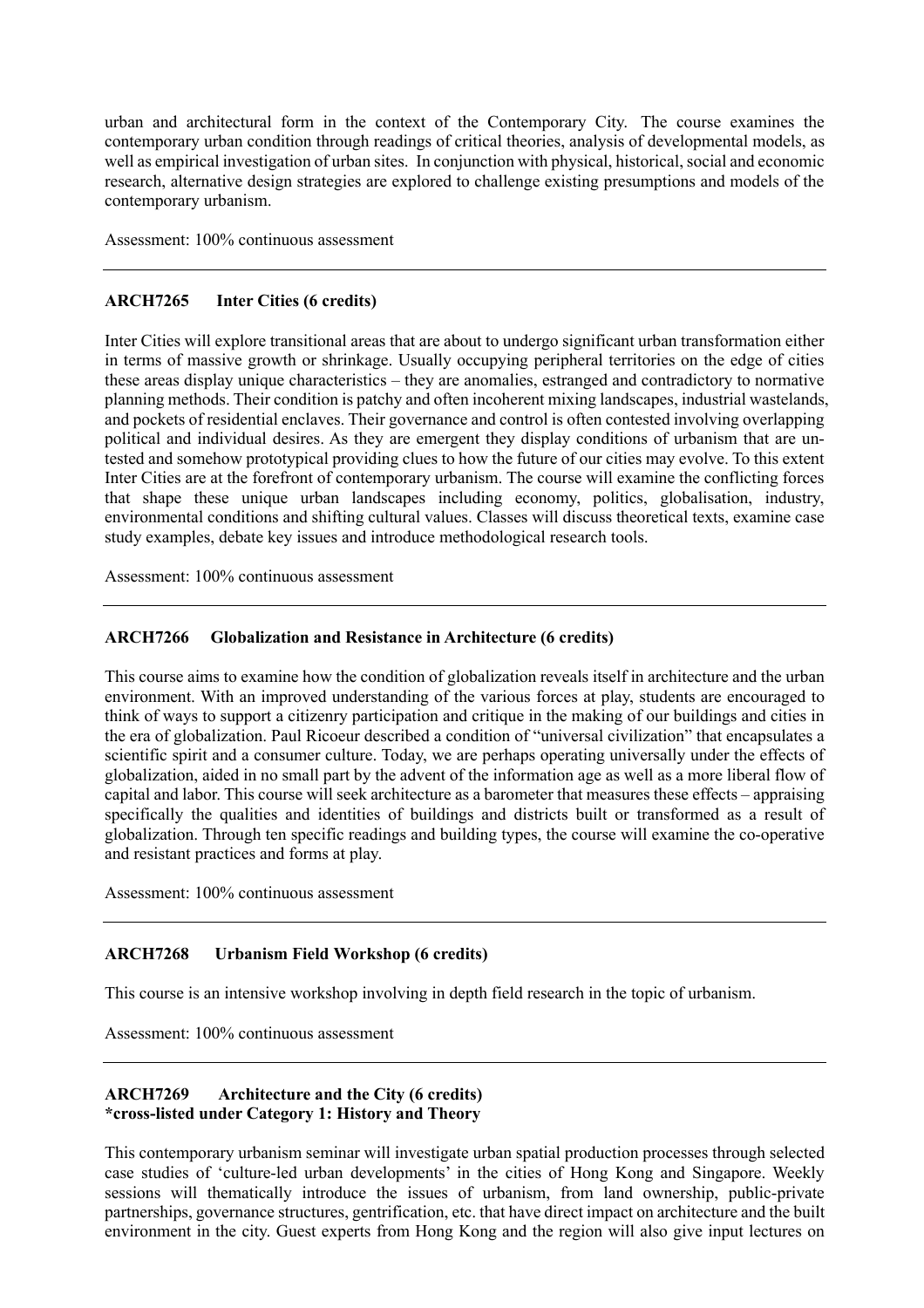selected themes throughout the semester. Students, working in teams, will analyze the case studies using the tools learned in these sessions. Each team will produce a clearly narrated compendium of analytic drawings and diagrams that assesses each of the case studies, which together highlight the comparative analysis built into the duo-city multiple case study.

Assessment: 100% continuous assessment

#### **ARCH7270** The "Navel" of the Earth (6 credits)

 This course looks at the Ancient Greek sites, their history, their topography and their mythological connections both with the old world and the contemporary one. These sites constitute a cultural infrastructure that has forever marked our public lives, as much as the physical ones have. Like the great railways and the electric networks, which crisscross our countries, these places reveal themselves through our multiple readings, artistic, natural, linguistic, each one to suit our ever more heterogeneous and globalized collective.

Assessment: 100% continuous assessment

#### **ARCH7271 Composed Grounds (6 credits)**

 The ground is the primary surface of human contact and navigation. Whatever the ground is or does, it affects our ability to divide, connect and interact with each other. When tasked with designing grounds, lines need be drawn, zones identified, routes and destinations established; all inevitably leading to a final composition. If composition is understood as the arrangement of elements according to certain principles, what are these principles? What kind of intelligence is embedded within them? What do they contribute in the context of ground? Composed Grounds will provide, through comparative analysis, an overview of composition-driven outdoor spaces. The objective will be to identify (beyond style) constituent elements as well as prevalent means of organization. We will be looking to reveal each work's design intent through their layers, zones, routes, patterns, connections and (where applicable) programs. As types, Gardens and Parks will take precedence, but these will be loosely interpreted to allow for the inclusion of outdoor spaces with comparable qualities. Furthermore, subjects of investigation may be integrated with or disassociated from Architecture. All selections, however, will exhibit carefully orchestrated compositions.

Assessment: 100% continuous assessment

#### **ARCH7272 Together: Communes, Collectives, and Communities - Studying Socio Political Ecologies (6 credits)**

 This course offers insights into concepts within the disciplines of philosophy and social political theory that help in the understanding of living and architecture in relationship to its politics, ecologies and economies. The course proposes a mixed method in teaching, including seminars, tutorials and one lecture. The seminar sessions will be taught in a predominantly flipped classroom-teaching environment, to enhance discussions on, and engagement with, the materials of the course.

Assessment: 100% continuous assessment

# **ARCH7273 Topics in Urban/Rural Studies (6 credits)**

 This course gives students the opportunity to further explore specific issues and topics in urban design and planning. Topics change from year to year based on course contents.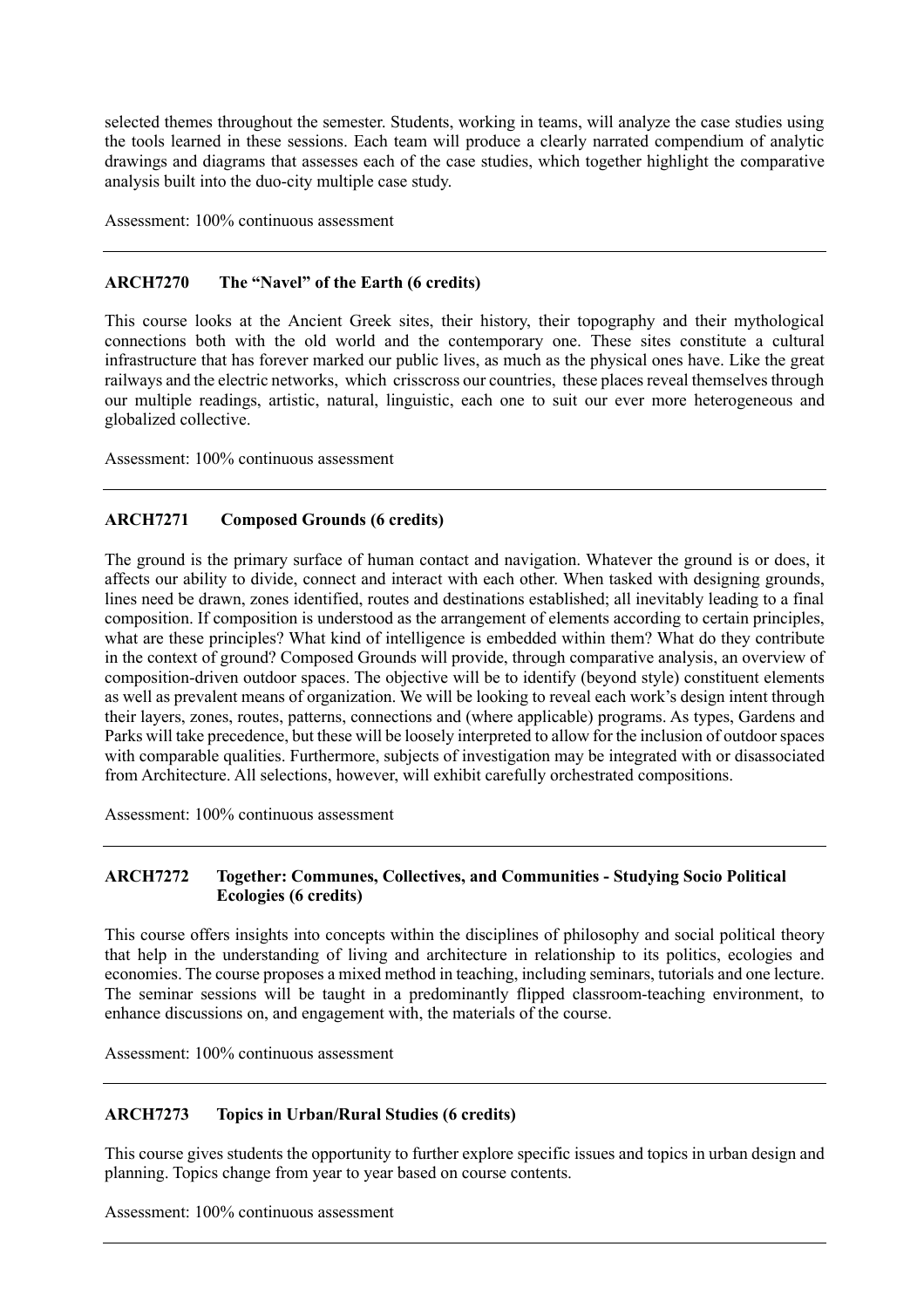# **ARCH7274 Topics in Urban Studies (6 credits)**

 This course gives students the opportunity to further explore specific issues and topics in urban design and planning. Topics change from year to year based on course contents.

Assessment: 100% continuous assessment

#### **ARCH7275** A Visual Diary of Paris: Observe, Read, Collect, Draw, Record (6 credits)

 This course will explore and understand the dense urban fabric of the city of Paris. Through walking, observing, collecting, recording and drawing we shall understand the city's relationship to its geography, landscape and infrastructure and how its architecture and landscape are a "synthesis" and not a "juxtaposition". We will learn how the politics and the governance of the city has ruled the city's development and its environs since the 12th century. Students will be guided through centuries of urban and architectural sedimentation, the landscapes and geographies that are displaced and created will be at the core of our discussions. Each student is required to carefully record every possible observation through photographs, drawings, postcards, objects, or extracts from books, newspapers or writings on the city.

Assessment: 100% continuous assessment

#### **ARCH7276 City Metamorphosis: Urban Residual Space (6 credits)**

 As a direct result of massive rural-urban migration, we are faced with distinctive city transformation issues in China. This course will cover urban renewal issues in selected local districts from and around the Yangtze River Delta (YRD) region. Historical, Cultural, Socio-economic issues that led to the formation of urban residual space in the inner cities will be identified. The renewal potentials of these spaces will be critically examined and researched upon on. A new set of design parameters would be generated from the research findings. The parameters act as catalyst for plausible design proposals.

Assessment: 100% continuous assessment

#### **ARCH7277 Refugee Camp Design (6 credits)**

 In 1961, in opposition to the "war games" and cold war logic, Buckminster Fuller proposed the "World Peace Game" and instructed players to "Make the world work, for 100% of humanity, in the shortest possible time, through spontaneous cooperation, without ecological offense or the disadvantage of anyone." In 2020, we have "At least 79.5 million people around the world that have been forced to flee their homes. Among them are nearly 26 million refugees, around half of whom are under the age of 18."

 Our field of study is the world's largest refugee camp: Cox's Bazar in Bangladesh. About 1 million Rohingya was forced to flee genocide in Myanmar since 2017. In Cox's Bazar, the Rohingya face a complex number of challenges: access to drinking water, food, fragile shelter on land-slide prone terrain, sanitation, hygiene, and essential health and education services.

 Based on existing need studies, students will work on: Gardening, Composting, Sustainable Toilets, Aquaponics, Rainwater harvesting (and synergy with land sliding in refugee camps), Cartography.

 Working in small groups, students will produce device prototype, instruments, and educational material. It is not about solving refugees' challenges, but bringing a new perspective and proposing ideas, design, and educational materials.

 The course is being developed with and for actual refugees and experts - many of which will engage in live dialog with the students. Students will be supported to apply for grants to test the designs in Cox's Bazar during summer 2021 with our partners.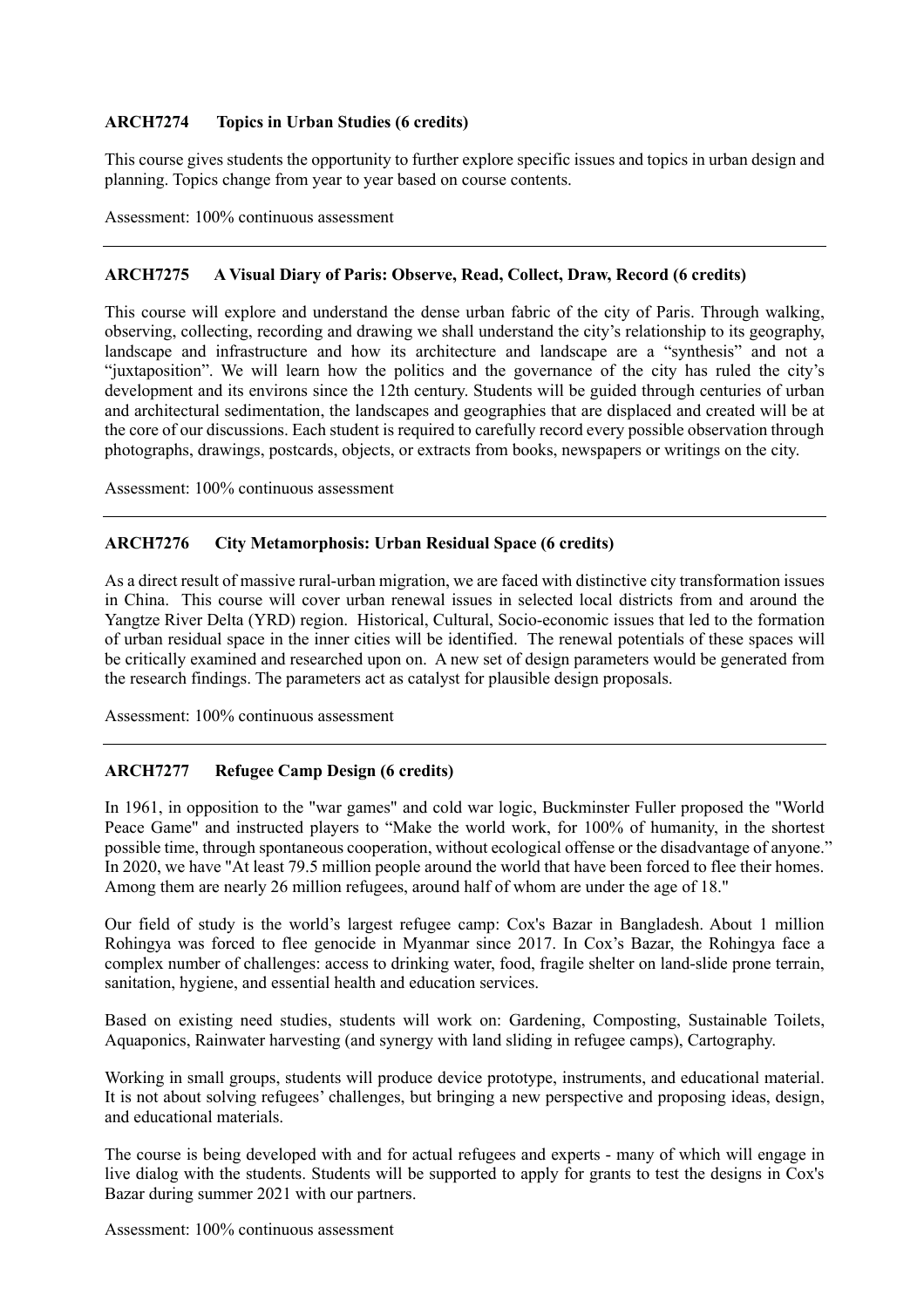#### **ARCH7401 Real Utopias (6 credits) \*cross-listed under Category 1: History and Theory**

 In Architecture, urbanism and all disciplines of design, ideas are mainly written, analysed, described and publicised through drawings. Such was the case with the drawings of, Hilberseimer (sectional), as well as Superstudio (3-dimentional speculative collage) and many others... Drawings are processes of understating, informing, speculating and projecting. They are a precise code to what they describe and what they propose. The city has been described through both very speculative (fictional) as well as very definitive (real) drawings throughout centuries. Oswald Matthais Ungers used the capacity of speculative drawings as a unique type of description and projection of the realities of the city and not the city Utopia. This seminar will explore, investigate and cross-examine the modern history of representation of the city and its infrastructures through their projective potentials leading to better realities influencing the social/ political, the cultural and the economic structures of our societies.

Assessment: 100% continuous assessment

#### **ARCH7402** Propositions for Planetary Living-II (6 credits)

 Propositions for Planetary Living is an advanced seminar that aims to develop new approaches for cohabitating Hong Kong, based on the assumption that an affluent society knows how to live with/in its environment, and how to be sustainable both socially and environmentally.

Assessment: 100% continuous assessment

# **CATEGORY III: TECHNOLOGY AND SUSTAINABILITY**

# **ARCH4602 Building Technology 4 - Building Construction and Practice (6 credits)**

 This course has its focus on the connection of building technology with architectural design and practices. From the perspective of technology, it covers an overview of historical buildings, modern architecture, sustainability and professional practices such as stages of work, design drawings for contract documentation and control of details through building code. Various design principles as reflected in general conceptual design and detailing are explained with various reference to local and international examples.

Assessment: 100% continuous assessment.

# **ARCH7360 Building Structures and Systems (6 credits)**

 The course is designed to close the gap between structural theory and design. The subject is divided into two parts. The first part highlights the more important aspects of the structural planning process from architects' point of view. The second, analytical part, develops candidates' skills through case studies of actual projects leading to a deeper understanding of the complexities of the structural problem. Topics such as building failures, structural alteration and additions, building regulations, geotechnics, foundations on difficult grounds and computer-aided structural design/analysis will be discussed.

 The course provides an understanding of the realities of designing and manufacturing components of buildings within aesthetic, economic and time frameworks. Design construction communication is studied through production and technical drawings, manufacturer's shop drawings with special emphasis on the use of materials and manufacturing technology. Direct studies of manufacturing techniques both traditional and new are undertaken by field trips to factories and construction sites. Construction systems including the systems approach, standardized buildings, contractual strategies and their impact on the evolution of building production are investigated.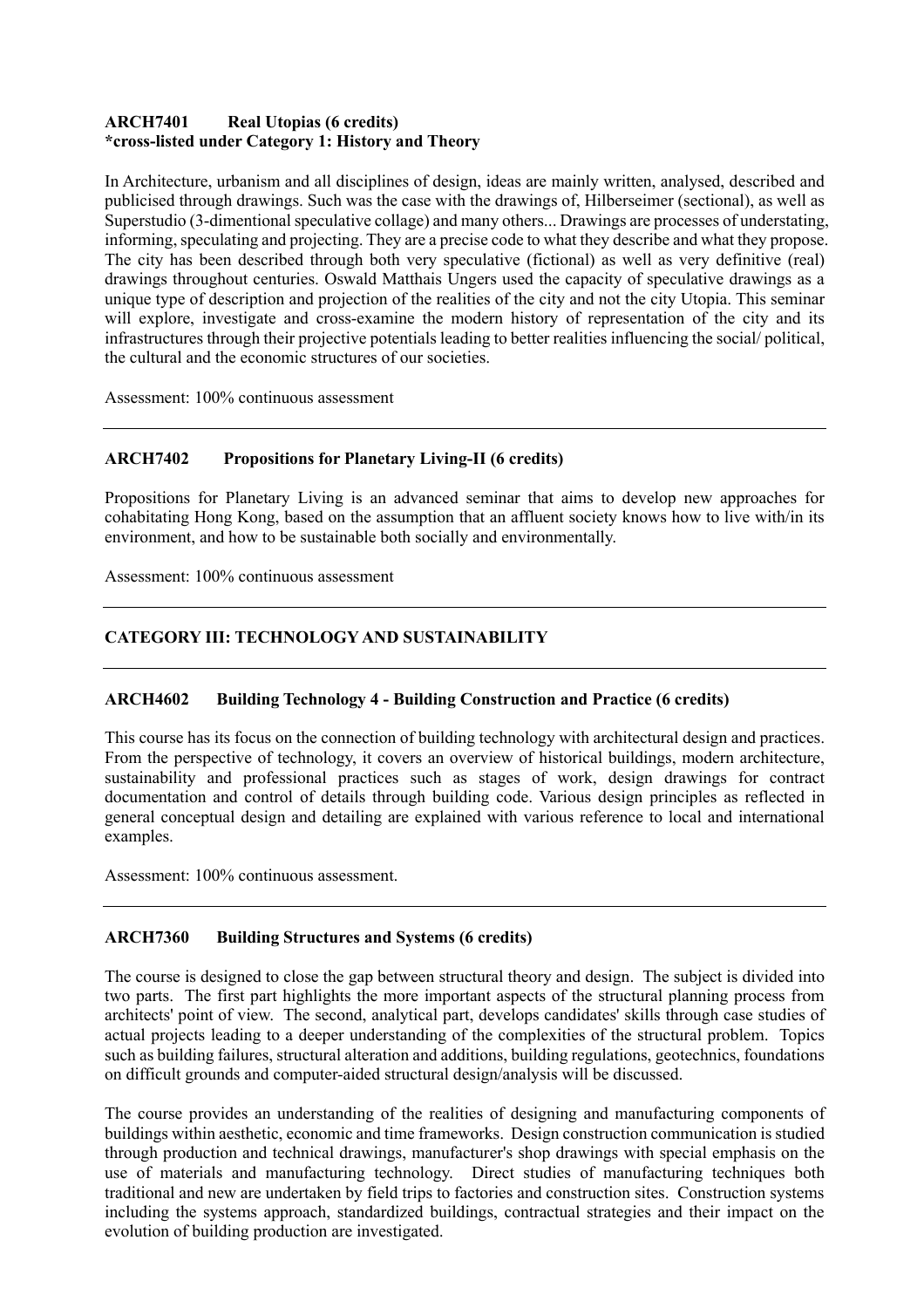Field trips to construction sites and design offices form an integral part of the course.

Assessment: 100% continuous assessment

### **ARCH7361 Sustainable Building Systems (6 credits)**

 Advanced studies in innovative technologies are undertaken. Energy efficient and intelligent buildings are analyzed and advances in parallel industries such as aerospace, shipbuilding and the transportation industries are studied for applicability in the building industry. Computer modelling is used extensively in this option. Total energy systems are investigated as are low environmental impact techniques.

Assessment: 100% continuous assessment

### **ARCH7364 Nonspace: Materials, Processes, and Constructions (6 credits)**

 While space is the most distinguished objective of architecture, the boundaries and character of space are defined by elements of non-space: materials, processes, and constructions. This is the paradox of building assemblies, based upon a clear understanding of materials and their inherent processes and construction technologies. Building materials will be analyzed and carefully drawn with emphasis on their physical and architectural properties, functions, and behavior in manufactured and installed constructions. The design of building assemblies made from concrete, masonry, timber, steel, and glass will be examined architecture. This course explores a conceptual framework for the environmentally responsive design of in relation to the forces that shape their composition and performance.

Assessment: 100% continuous assessment

### **ARCH7365 Design Research on Architecture and the Environment (6 credits)**

 This course focuses on case studies and design experiments related to architecture and the environment. It foregrounds an understanding of the effects of architecture on its immediate environment, literally the environments that buildings create. This course will be conducted as a research seminar, the predominant mode of thinking, intellectual development and idea formation for the course is physical modeling and diagramming. Each week students will be required to do a series of readings and will work in teams to analyze two precedents through sectional models, drawings and diagrams. Students will study two precedents over the course of the entire semester devoting approximately a half a semester to each. Students will be asked to cull out specific design ideas from readings and associate them with sectional models and drawings for in class discussions and pin ups. Case studies, model making and prototypical modes of research will be used as a vehicle to discern specific disciplinary design techniques and strategies.

Assessment: 100% continuous assessment

#### **ARCH7375 Design After Nature (6 credits)**

 Our spatial and sensorial experiences are formed by design through cycles of environmental, material, cultural, political, and economic ecologies. Our "natural" environment is continuously being designed and defined by our engagement with Hyperobjects resulting a series of Subnatures and new conditions. This seminar will explore the theoretical propositions between architecture, landscape, art, and contemporary ecological theory. Students in this course will critique a series of texts, research, develop a catalogue of sites, and examine a number of different works by various designers and artists. At the end of the course each student shall be responsible for a graphic essay dedicated to a specific site or theoretical position.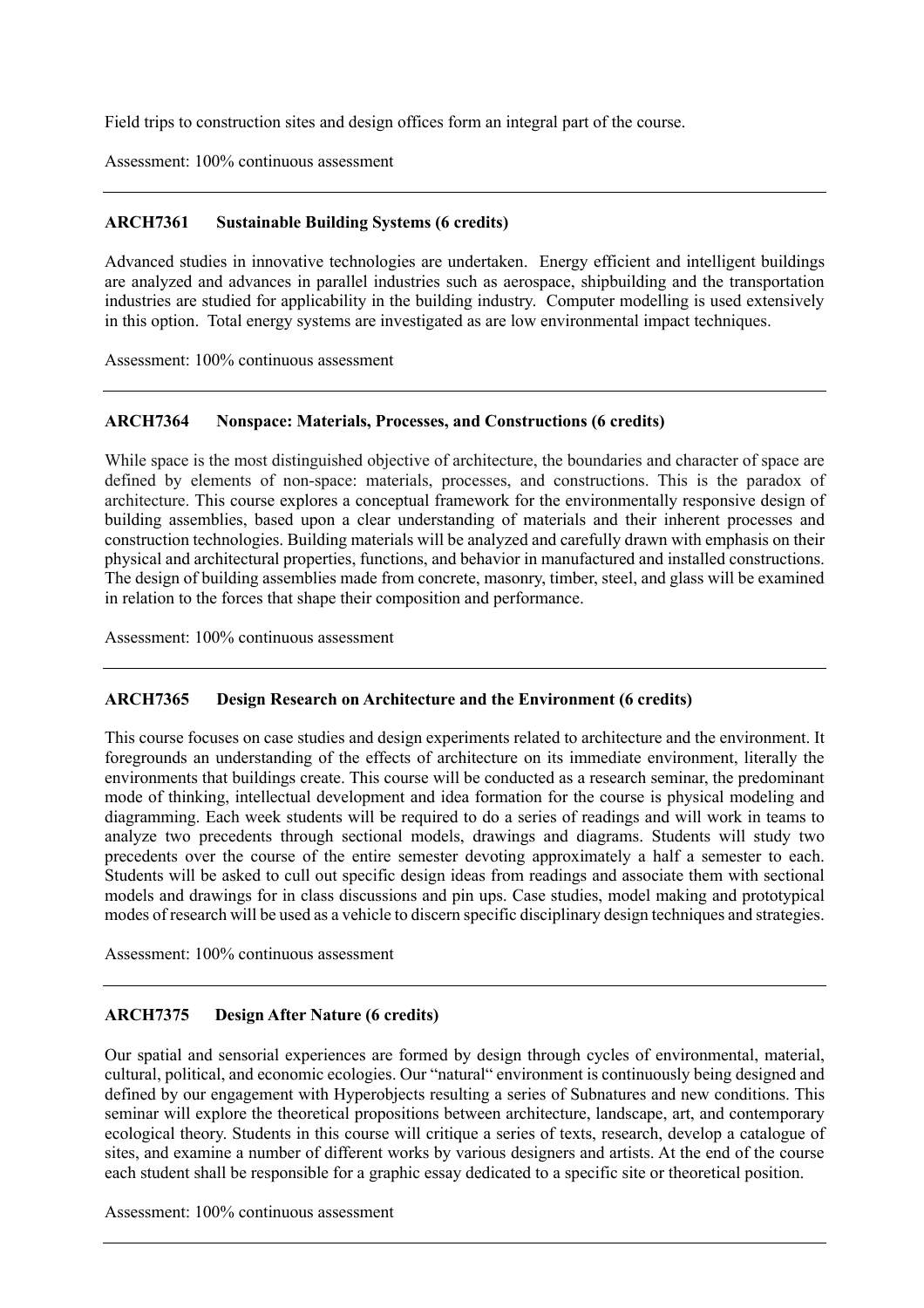#### **ARCH7376 Inhabitable Territories (6 credits)**

 Located on the ambiguous limits between the artificial and natural world, ski resorts and beaches inform us about human's contemporary relationships to the environment. With a series of territorial installations, a wide range of specialists has been articulating natural spaces in order to enable sensorial experience for the sake of leisure and fun. They have deeply modified the original settings and produced new forms of geography and landscape. The aim of this course is to reveal the underlying system at work by highlighting experiential, programmatic and infrastructural continuities. From an architectural point of view, we will interrogate the way these spaces are generated and the behavior they produce.

Assessment: 100% continuous assessment

# **ARCH7377 Concrete Approximations (6 credits)**

 This course exposes students to the physical act of making in architecture through dynamic structural logics and material testing, at scales of intervention larger than possible in the classroom. The objective is to prototype new types of structures, mostly using concrete as casting material, and engaging more closely with the material's unique properties: fluidity, pressure and weight. Students will be tooled up with a variety of form finding techniques and analogue formwork devices, through trial and error experiments. The initial research findings will be synthesized towards the construction of a full-scale and site-specific project exploring inventive fabrication processes of translating complex geometries to local building techniques.

Assessment: 100% continuous assessment

### **ARCH7378 Topics in Architectural Technologies (6 credits)**

 This course gives students the opportunity to further explore specific issues and topics in architectural technologies. Topics change from year to year based on course contents.

Assessment: 100% continuous assessment

#### **ARCH7379** Performative Envelopes (6 credits)

 This course explores the history of membrane use in forms and architecture with a focus on the most recent developments being explored by architects, manufacturers, and scientists. While building on the canon of work that has been done with membranes in the past, students will explore the membrane as a medium, formwork, and environmental interface. Emphasis will be placed on the performative characteristics of membrane technology and architectural layering of various membrane technologies with respect to structural design methods. Membrane materials, PTFE, ETFE, plastics, foils, meshes, printing, laminating, and vacuum forming technologies will be explored relative to new potentials for spatial, structural, and environmental performance. Each student will design a membrane structure and build a prototype of a detail of their membrane.

Assessment: 100% continuous assessment

### **ARCH7382 Floating Marine Laboratory (6 credits)**

 In this course, we will design innovative ocean science and entrepreneurship infrastructures. A floating laboratory for research and development to study the ocean and develop sustainable solutions for Hong Kong waters and the world.

 The ocean is where all life comes from and our future depends on it. The ocean covers more than 70% of our planet's surface and absorbs most of the heat from the sun, therefore controlling earth's climate. But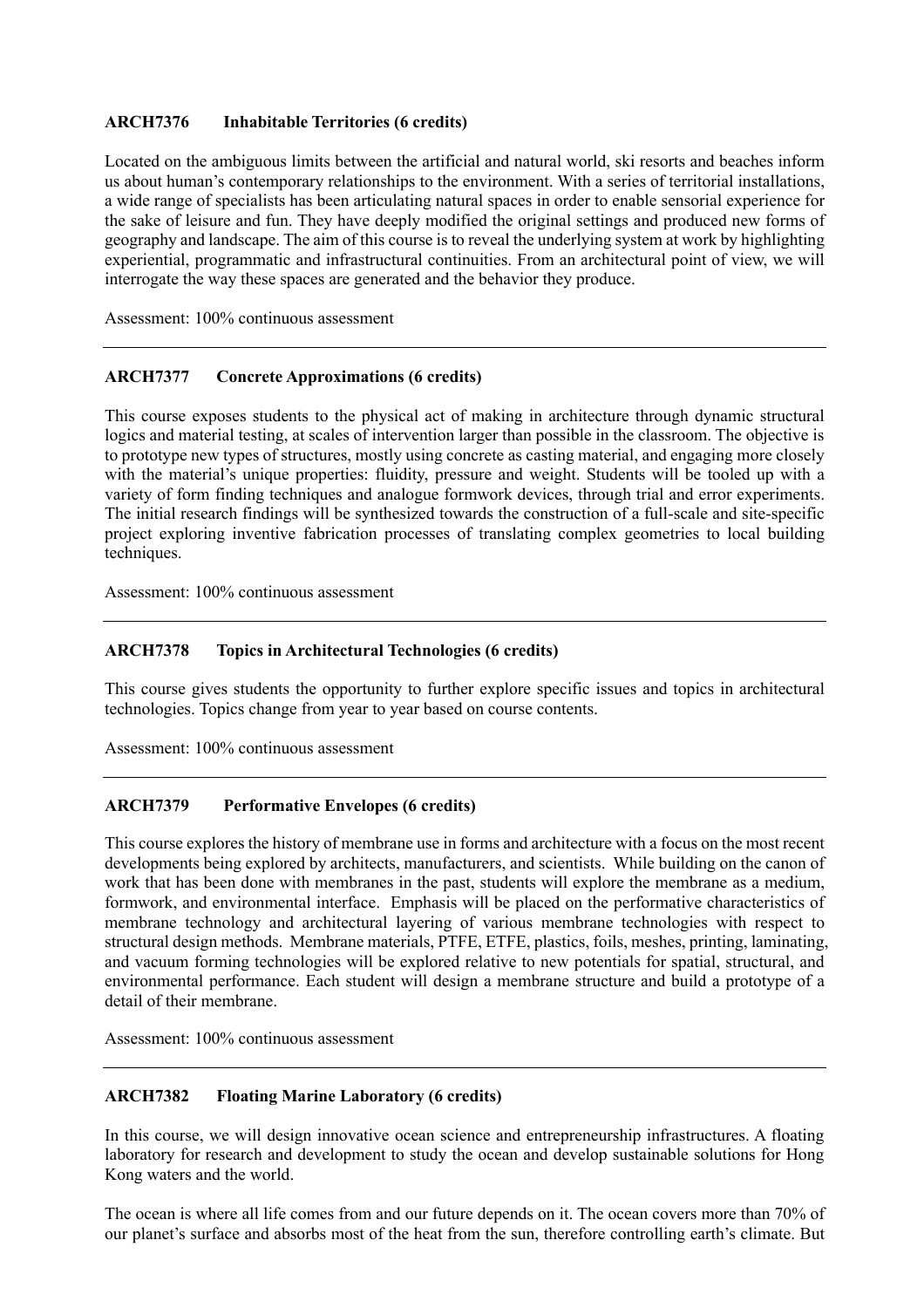our oceans are mostly unexplored while being overfished, polluted with plastic, industrial and agricultural run-offs and radioactive substances. The ocean is suffering a rapid biodiversity decline without much general public awareness and more so lacking significant action to reverse this deadly trend.

Assessment: 100% continuous assessment

# **ARCH7383 Deep Drawing: The Narrative of Steel Through the Industrial Act of Making (6 credits)**

 How does coal – a key element to the process of steel fabrication – metamorphose: crushed, ground, heated, melted and cooked into coke? What is the difference between the ancient blast furnace technique and its electric arc modern counterpart? What landscapes, geographies and wastes are created during this industrial process in relation to materials source, extraction, transformation, production and distribution?

 The aim of this seminar is to document the long causal chain of steel production through drawing. From the iron ore extracted through opencast mines, the smooth edges of the final construction component, to the ordering of an element and its delivery to HKU, we will explore the impact and the complex ramifications of steel manufacturing. We will demystify each step of its processing by unveiling at various scales the narrative of steel through the industrial act of making and the material flows between humankind and the environment.

 Survey drawing is our primary tool of investigation and the relationships between representational techniques, technology and the reading of the built environment are at the heart of our discussions. The survey encompasses many forms of drawing, from the technical to the speculative or the imaginary. The survey is not an illustration but a construct. The drawer builds on the knowledge gleaned from the survey to reveal what is hitherto unseen to the curious eye. To survey a condition is to reveal its essence, provoking a transformation that renders the first act of design.

Assessment: 100% continuous assessment

# **ARCH7384 Deep Drawing (6 credits)**

 Based around the ambition of developing new tools to examine and plan the territory, students will engage with the transformative role of drawing as a way to investigate topographical and architectural conditions. The drawing will operate at a variety of scales, from the territorial, involving displaced and constructed geographies, to the intimate, looking at the processes of fabrication and manipulation of raw materials into building components. This methodology of drawing as a form of research puts forward the importance of assessing architecture through multiple scales beyond that of the building and various tangibilities. This approach will develop the student's capacity to be both a maker and a territorial agent, triggering an awareness of the designer's social and environmental responsibilities in relation to resources, past and living histories within the design process.

 Survey drawing is our primary tool of investigation and the relationships between representational techniques, technology and the reading of the built environment are at the heart of our discussions. The survey encompasses many forms of drawing, from the technical to the speculative or the imaginary. The survey is not an illustration but a construct. The drawer builds on the knowledge gleaned from the survey to reveal what is hitherto unseen to the curious eye. To survey a condition is to reveal its essence, provoking a transformation that renders the first act of design. Each drawing evolves beyond the mere representation of a condition to become the repository of the drawer's findings. By making a survey the drawer 'draws oneself into place' finding points of departure to act and taking an active part in the future of a city or a territory.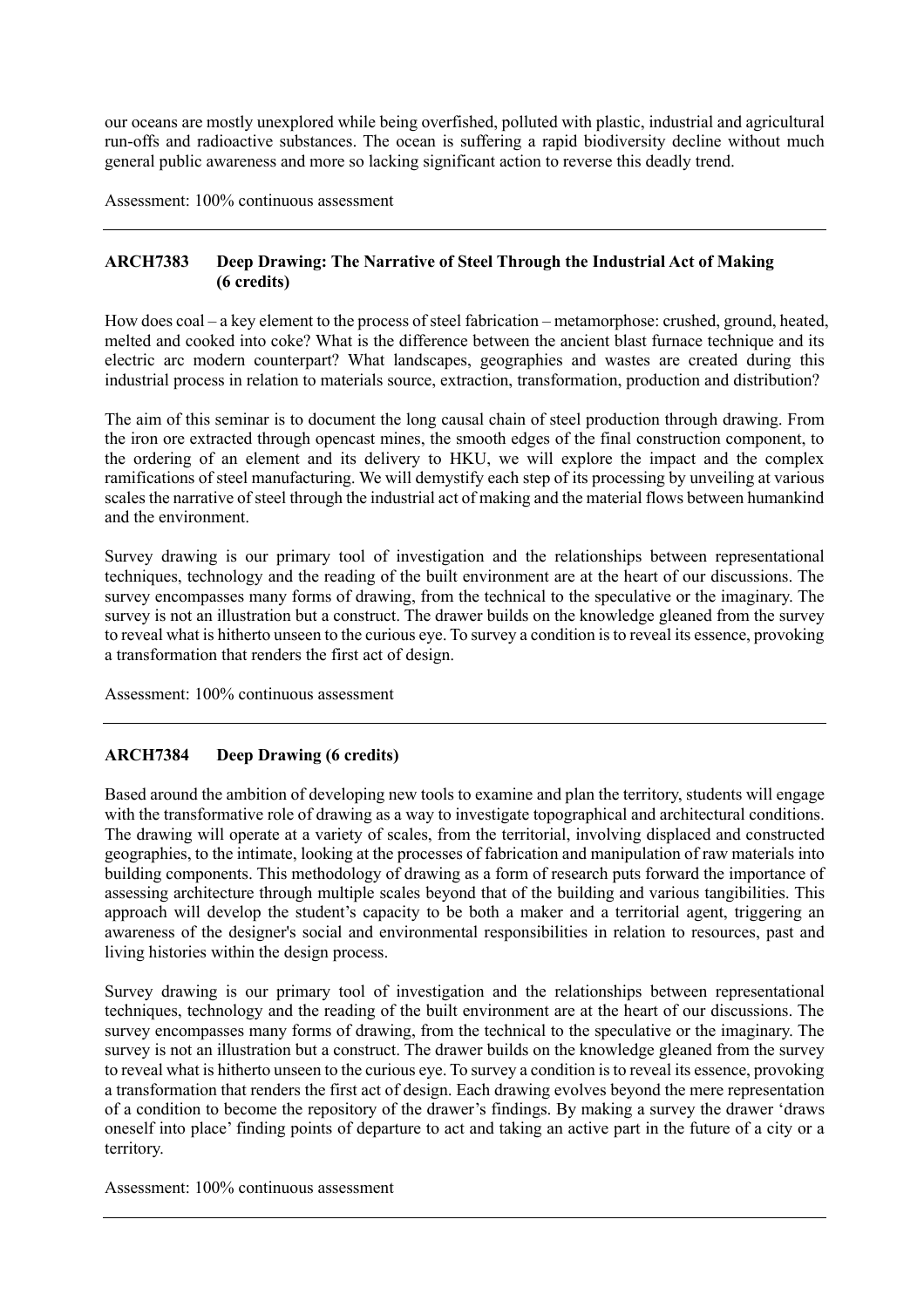#### **ARCH7403 Material History (6 credits)**

 This is a seminar about materials, their properties and embedded structural concepts. The seminar seeks to offer a space to reflect on the physical life of building matter and the invisible forces that govern us.

 Looking back at the evolution of material invention in the construction practice, we will see to understand the basic principles that define and characterize the behavior of objects (or systems) subjected to forces and what those forces themselves are.

 Through short exercises and the analysis of several case studies, we will dive into the world of material science, exploring materials, not only as constructive matter, but as a generator of precise architectural thought.

Assessment: 100% continuous assessment

# **CATEGORY IV: DIGITAL MEDIA AND FABRICATION**

# **ARCH7460 Computer Graphics for Architects (6 credits)**

 Through a series of exercises, presentations, and discussions, the course will investigate the evolving relationship between architecture and its means of representation, as well as broader issues of technology, information, and culture. While the course will explore the impact of computing technology on the representation of architecture, it will also provide a firm understanding of some of the software required to do so.

Assessment: 100% continuous assessment

# **ARCH7462 Computer-Aided Architectural Design Methods (CAAD Methods) (6 credits)**

 methods that fully exploit contemporary computers as design aids. A study of current computer techniques and technologies which can be used by architects to develop design

Assessment: 100% continuous assessment

# **ARCH7466 Parametric Structures (6 credits)**

 This research seminar will examine the concept of parametric systems and their applications in and implication on architecture. Through a series of lectures and guided design exercises students will be introduced to the theoretical background and logic of parametric systems and the generation of them in the digital environment. Historical building precedents of specific architectural typologies will be examined to open up a critical dialogue between existing physical constraints and the digital realm. Different design techniques will be studied and deployed in order to generate several parametrically driven prototypes that have the capacity to form innovative architectural structures.

Assessment: 100% continuous assessment

# **ARCH7467 Making Ways and Ways of Making (6 credits)**

 One to one design is not an issue of how large a physical output becomes but rather how the properties of real materials are vigorously experimented with at any particular scale. The seminar will strive to bring forward inventive means of making that engage material behaviours in response to external forces at work while remaining receptive to its investigated scale. Making ways for such prototypes will address the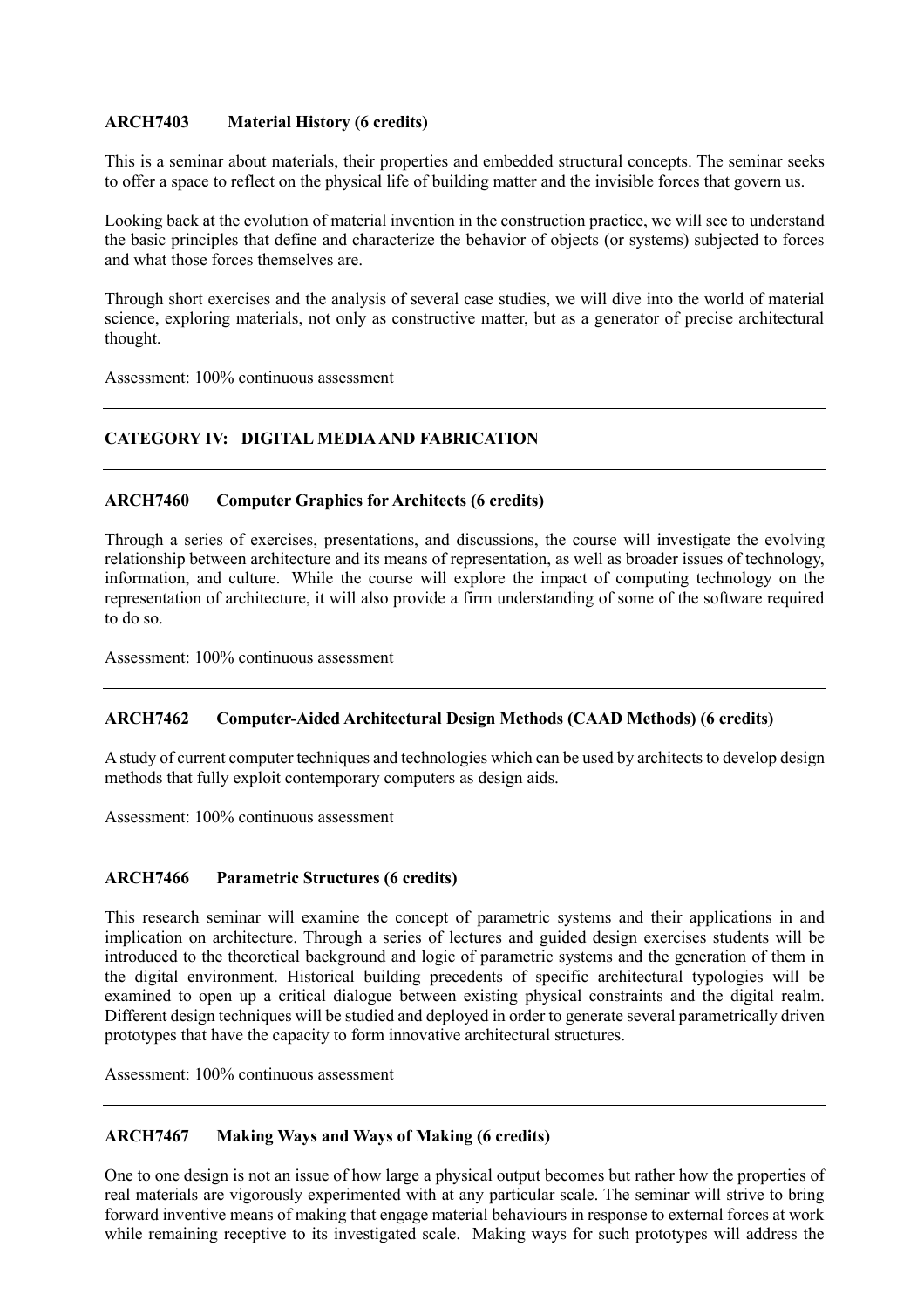necessity to construct intermediary frameworks which will become an integral part of the making process. This workshop based seminar, supported by a series of lectures, will encourage students to explore procedural logics of making that expand on and revisit initial design premises from a series of physical explorations at incrementing scales. Each scale of investigation will have its own design focus and will inform the overall conception of a collective design-built project realized by the students near the end of the course. The core ideology is to influence the process of architectural design in reverse; that is by synthesizing an architectural proposal from the findings emerging out of a succession of well crafted experiments.

Assessment: 100% continuous assessment

# **ARCH7469 Explorative Architecture Techniques (6 credits)**

 The profound embedding of advanced digital and information-based tools in all aspects of explorative architectural practices has caused a radical revolution in contemporary design techniques. By combining case studies of today's leading architects with tutorials on advanced 3D modeling, parametric and algorithmic design methods (scripting), this course investigates the use of digital design techniques in the translation of geometries into built form. The aim is to gain an understanding of the geometric challenges, material possibilities and limitations faced with when working within this new paradigm.

Assessment: 100% continuous assessment

# **ARCH7470 Architecture By Nature (6 credits)**

 Architecture By Nature evolves autonomously from its users and engages with the dynamic complicity between built projects and processes in nature. It is less concerned with environmental compliance and more with the productive collision between architecture and nature: landward, seaward and skyward. We will study intentions from ideal and elementary architectural precedents throughout history. These case studies are grafted in and wrought by extreme environments and will offer a platform from which students will develop their own project. Time based procedures will be introduced as a mean to register physical transformations in the natural environment. We will seek to create specific architectural prototypes that without dependence on nature would simply become generic; instruments taking on the active and physical role of measuring spatially the changing nature of environmental force, otherwise intangible. The essential question for the seminar is: "How does the architect project adaptively and in complicity with such evolving physical and spatial environments?"

Assessment: 100% continuous assessment

#### **ARCH7471 Material Fabrications (6 credits)**

This course is an intensive workshop involving in depth field research in the topic of fabrication.

Assessment: 100% continuous assessment

# **ARCH7472 Topics in Advanced Technology (6 credits)**

 In Site of Erasure students will create short films in order to specifically persuade an audience of a precise architectural position. Through a series of lectures, discussions, presentations, and filmic exercises, the course will investigate the relationship between architecture and film, as well as broader issues that arise when information and socio-political concerns intertwine.

Topics change from year to year based on course contents.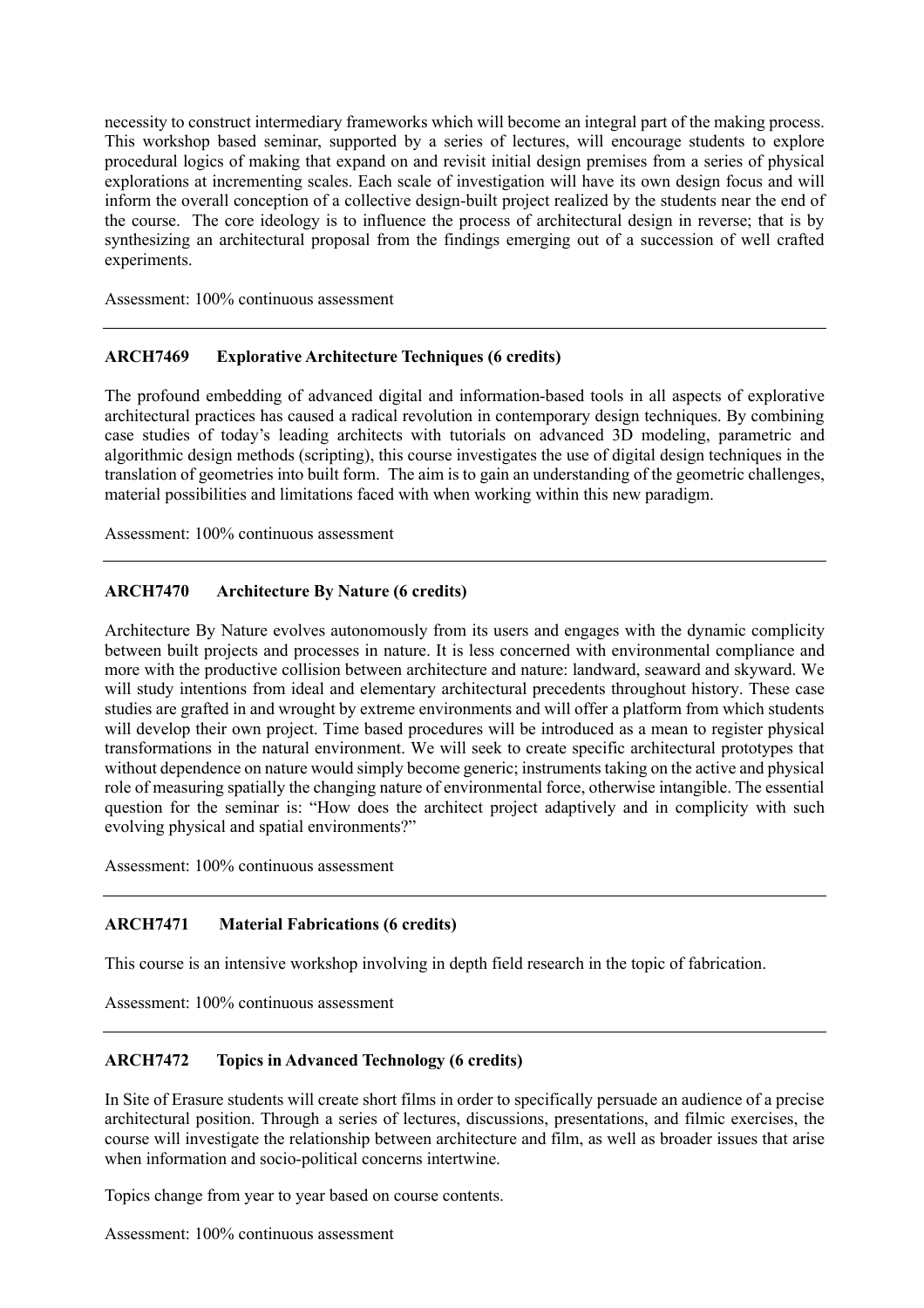# **ARCH7473 Advanced Computational Methods for the Future of Design and Construction (6 credits)**

 In this course, we will envision how new technologies will change the future of construction and fabrication and in turn, change design. We will first explore concepts of traditional concrete and steel construction. With that background, we will investigate the key design issues which may be solved/caused as 3D Printing and Robotic construction technologies enter the market and the computational methods required for these types of design situations. Through simple projects and case studies, we will learn to appreciate traditional hierarchies of design information but then, we will change the hierarchy of design to explore non-traditional hierarchies. Using computational techniques from the cutting-edge of the industry, we shall encode these hierarchies to exploit the power computation to rapidly explore the design spaces, using insights from data to drive interesting and futuristic designs.

Assessment: 100% continuous assessment

# **ARCH7474 Structural Research – Gridshells (6 credits)**

 This course specialises in the design and construction of doubly curved grid structures. Through analysis of existing structures and innovative research of independent hypothesis, students will become experts in the field of strained gridshells, discovering new potentials for digital design and fabrication.

 The course aims to install a methodology of research-by-design, fostering self-responsible, creative research based on well-founded scientific principles. These principles will be taught through theoretical inputs, hands on workshops, model making and digital modelling of reference structures. The class will acquire the ability to use Rhinoceros, Grasshopper as a digital 3D environment to explore and design complex structures, and Kangaroo and Karamba, to conduct form finding and structural analysis tasks, and digital manufacturing to fabricate and construct meaningful prototypes.

Assessment: 100% continuous assessment

# **ARCH7475 Visual Practices (6 credits)**

 The course will explore the use of drawing and visualization as a critical tool for design. Students will emerging design approaches and expand on their ability to work across digital and analogue media. Tutorials will be given in a range of techniques and applications. In-class lectures and tutorials will be supplemented by discussions inspecting relevant drawings and visualizations, their authors and if applicable, the issues that defined their work. A series of iterative drawing and visualization exercises will structure the course. These will be shared and discussed during class. Students are expected to have basic experiment with a range of illustrative media and techniques representative of both traditional and drawing and visualization skills, be able to undertake visual research and produce visual narratives.

Assessment: 100% continuous assessment

# **CATEGORY V: PRACTICE AND MANAGEMENT**

#### **ARCH7405 Research on Participatory Design in Architecture (6 credits)**

 Although "Participatory Design" and "Public Engagement" are terms which appear more and more often in contemporary architectural discourse, little research has been done regarding to this methodology. While related fields like urban planning and social studies have substantial literature and theories on wider social participation. This course is an action-research on the topic of participatory design in architecture. By collaborating with a local NGO, students are invited to design a mobile street kiosk in Kowloon City with the engagement of local communities. The methodology and effectiveness of participatory design will be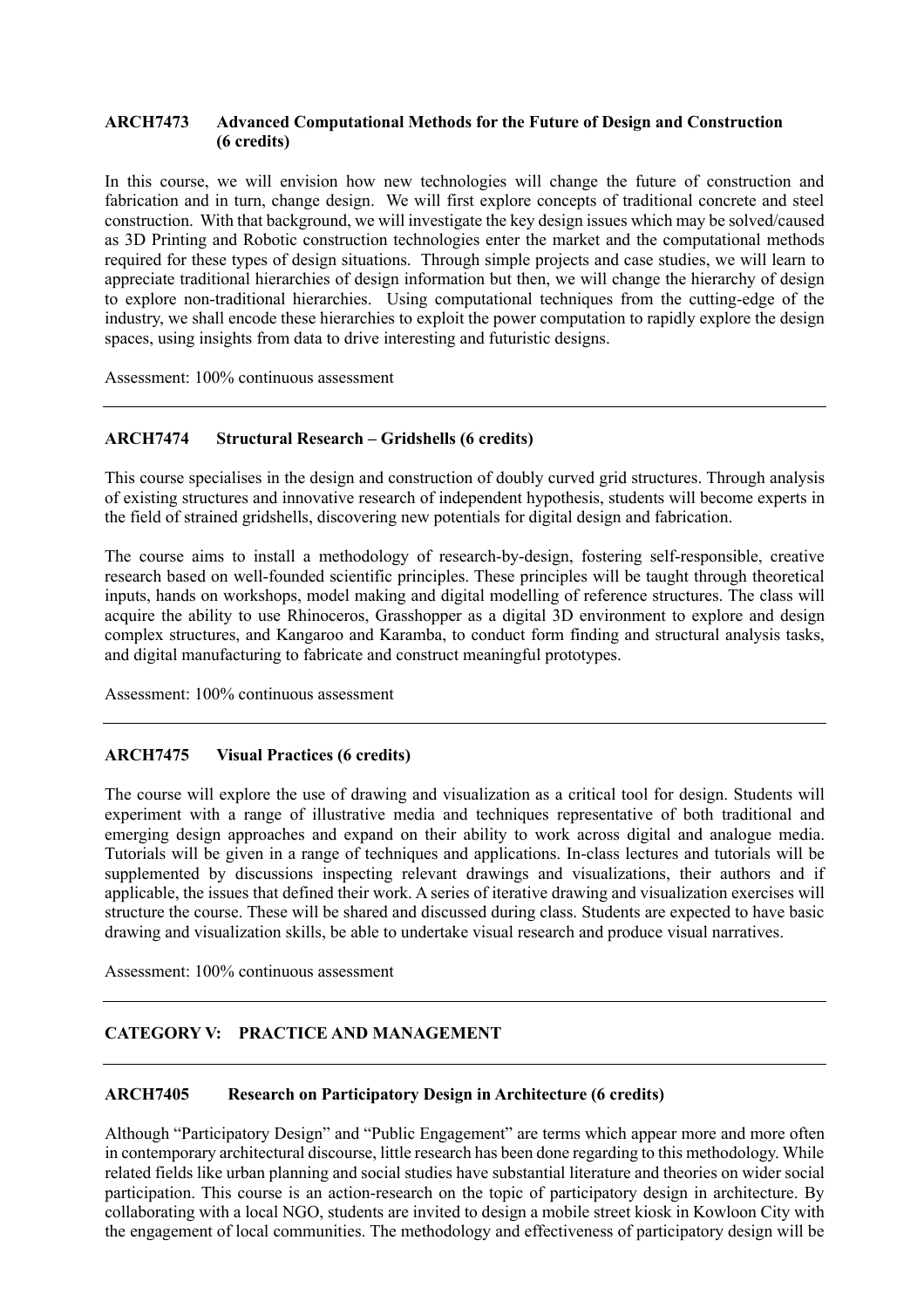the main focus and how architects can use different engagement tools to achieve a more comprehensive design outcome will be explored in this course.

Assessment: 100% continuous assessment

# **ARCH7560 Aspects of Contract Management (6 credits)**

 Detail analysis and studies of standard contracts and sub-contracts for public and private works in Hong Kong. Practical problems in contract administration and project management, the cooperation and partnering of the architect, project manager and the contractor will be examined. Claims, counter-claims, mediation and arbitration will be considered.

Assessment: 100% continuous assessment

# **ARCH7561 Principles and Practices of Building Codes (6 credits)**

 The course covers the area of Building Control in detail. The principles, practices and applications of the Building Codes, including the Buildings Ordinance, Building Regulations, Codes of Practices, and Practice Notes for Authorized Persons, will be extensively discussed and explained. Lectures will be supplemented with case studies involving projects in local architectural practices.

Assessment: 40-60% continuous assessment and 40-60% written examination

#### **Community Building Workshop (6 credits)**

 The course intends to investigate issues in design and construction through hand-on experiences and involvements in an actual building process. By participating in the design and construction of varies types of community projects including temporary or permanent installations, shelters or buildings, students are to explore the nature of materials and structure, methods in construction, as well as modes of fabrication and design media. The process also provides opportunities for students to interact and exchange knowledge with different stakeholders involving in the building process: users, contractors, managers and sponsors. The focus of task for each year may varies pending on the nature of project and resources available, but a commitment to the community and a team work spirit, as well as the appreciation of the tactile and tectonic quality in design will always be essential part for the course.

Assessment: 100% continuous assessment

# **ARCH7564 Building Information Modeling in Architectural Practice (6 credits)**

 BIM technology is more and more often adopted in architectural practices throughout the world as the main tool for design, managing and documenting projects. Successful implementation of BIM for day to methodologies and standards. Without such structured approach and without applying best practices developed by the industry, BIM may easily become more of a problem then a solution. BIM technology allows integration within one project database of Architecture, Structure, MEP (Mechanical, Electrical, Plumbing) and others to create a complete virtual model of a future building. Such a model is like a living entity, constantly updated throughout the design process and later during the building lifetime. In various stages of this lifetime a BIM model can be used for many purposes from scheduling and calculating areas, curtain wall costing, outputting documentation, performing thermal analysis to managing tenants and security issues in the field of building maintenance. Achieving those goals requires understanding of capabilities and limitations of the technology in very practical aspects, but also orientation in prospects and future opportunities for BIM. day work in an office and taking most advantage of the technology requires proper configurations,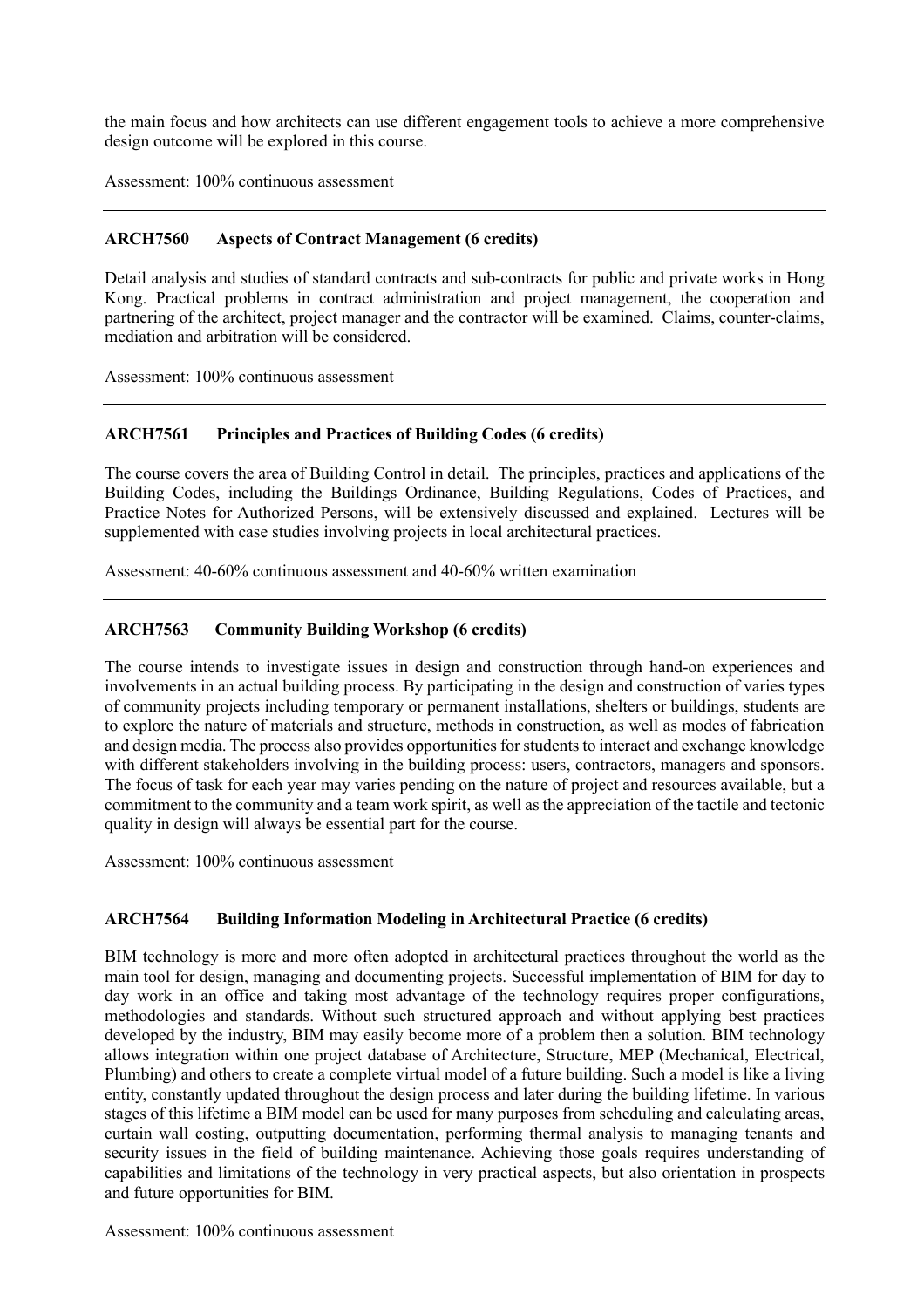### **ARCH7565 Introduction to Building Information Modelling and Management (6 credits)**

 BIM technology is changing and will continue to change the face of architectural profession. It influences all stages of design and project management and aims to integrate within one database Architecture, Structural Design, MEP (Mechanical, Electrical, Plumbing) and others. This database, which contains a 3D model of a building, formal project documentation and other information is a dynamic object, constantly updated throughout the whole design process and building lifetime. In any stage of the project it may be a source of invaluable, up-to-date information about building parameters and physical performance, which would be difficult or expensive to obtain using traditional methods. Such data can help the architect to make more informed decisions at earlier stages of design, which greatly reduces costly changes and errors. The objective of this course is to familiarize students with basic ideas and applications of BIM technology using the most widely adopted BIM software package, Revit Architecture. Examples used for this purpose during the course will be based on real projects and case studies, which count themselves among the most complex and innovative in terms of design, modeling approach and project management.

Assessment: 100% continuous assessment

#### **ARCH7566 & ARCH7567** Topics in Practice and Management I & II (6 credits each)

 *Architects & Money* takes on an often controversial and frequently shunned topic in the architectural profession – money – and all the messy baggage that accompanies it. Purposefully positioned to bridge the divide between architecture and development, this course will offer practical knowledge on how the of the value of design. The course will also look deeper into the role of the architect in today's global cities and why understanding the financial risks of development – indeed being able to manipulate and mitigate such risks – positions the architect to play a more determinate role in the game and at long last, *grab a piece of the action*. Sessions are envisioned to alternate between seminar-style presentations and more world of real estate investment and development really works, and simultaneously question the definition interactive workshops/case studies. A working knowledge of Excel is a course requirement.

Topics change from year to year based on course contents.

Assessment: 100% continuous assessment

#### **Design Practice Field Workshop (6 credits)**

This course is an intensive workshop involving in depth field research in the topic of design practice.

Assessment: 100% continuous assessment

# **ARCH7569 Materials, Services and Structure – A Comprehensive Study (6 credits)**

 This course concentrates on understanding and applying the principles of building structures, building materials and construction technology, environmental controls and building services, in an advanced level of integrated architectural design, geared to the local context. For building materials and construction technology, the emphasis is on the performance criteria and applications of building materials, components and systems of construction. For building structures, the emphasis is on structural schemes systems relating to local building regulations and codes. For environmental controls and building services, the emphasis is on local regulations and codes, and coordination of services for heating, ventilation, air-conditioning, fire safety, plumbing and drainage, electrical, lift and escalators, etc.